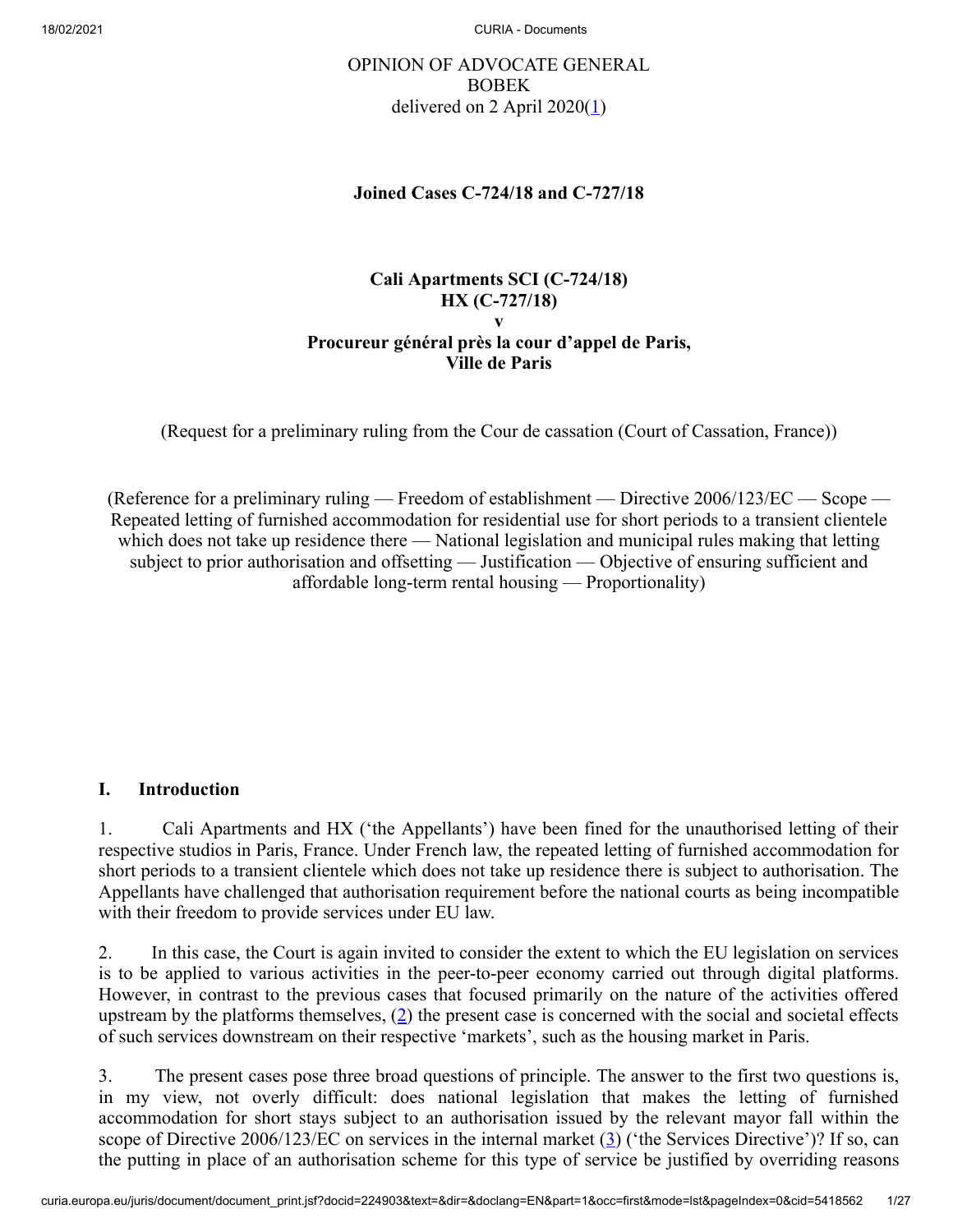relating to the public interest, in particular ensuring the supply of affordable long-term housing and the protection of the urban environment?

4. The affirmative answer that I suggest that Court should give to both of these questions nonetheless opens up the truly thorny third issue raised by the referring court: what criteria or measures would be proportionate to the public interest objectives pursued? As regards the municipal rules of the City of Paris, to what extent can the grant of such an authorisation be made conditional upon an offset requirement in the form of the concurrent conversion of non-residential premises into housing?

# **II. Legal framework**

## *A. EU law*

5. Recital 9 of the Services Directive states that:

'This Directive applies only to requirements which affect the access to, or the exercise of, a service activity. Therefore, it does not apply to requirements, such as road traffic rules, rules concerning the development or use of land, town and country planning, building standards as well as administrative penalties imposed for non-compliance with such rules which do not specifically regulate or specifically affect the service activity but have to be respected by providers in the course of carrying out their economic activity in the same way as by individuals acting in their private capacity.'

6. Recital 27 reads as follows:

'This Directive should not cover those social services in the areas of housing … These services are essential in order to guarantee the fundamental right to human dignity and integrity and are a manifestation of the principles of social cohesion and solidarity and should not be affected by this Directive.'

- 7. Article 2 defines the scope of the Services Directive. It provides that:
- '1. This Directive shall apply to services supplied by providers established in a Member State.
- 2. This Directive shall not apply to the following activities:
- (a) non-economic services of general interest;
- …
- (j) social services relating to social housing, childcare and support of families and persons permanently or temporarily in need which are provided by the State, by providers mandated by the State or by charities recognised as such by the State;

…'

8. Article 4 defines several terms used in the Services Directive:

'For the purposes of this Directive, the following definitions shall apply:

- 1) "service" means any self-employed economic activity, normally provided for remuneration, as referred to in Article 50 of the Treaty;
- 2) "provider" means any natural person who is a national of a Member State, or any legal person as referred to in Article 48 of the Treaty and established in a Member State, who offers or provides a service;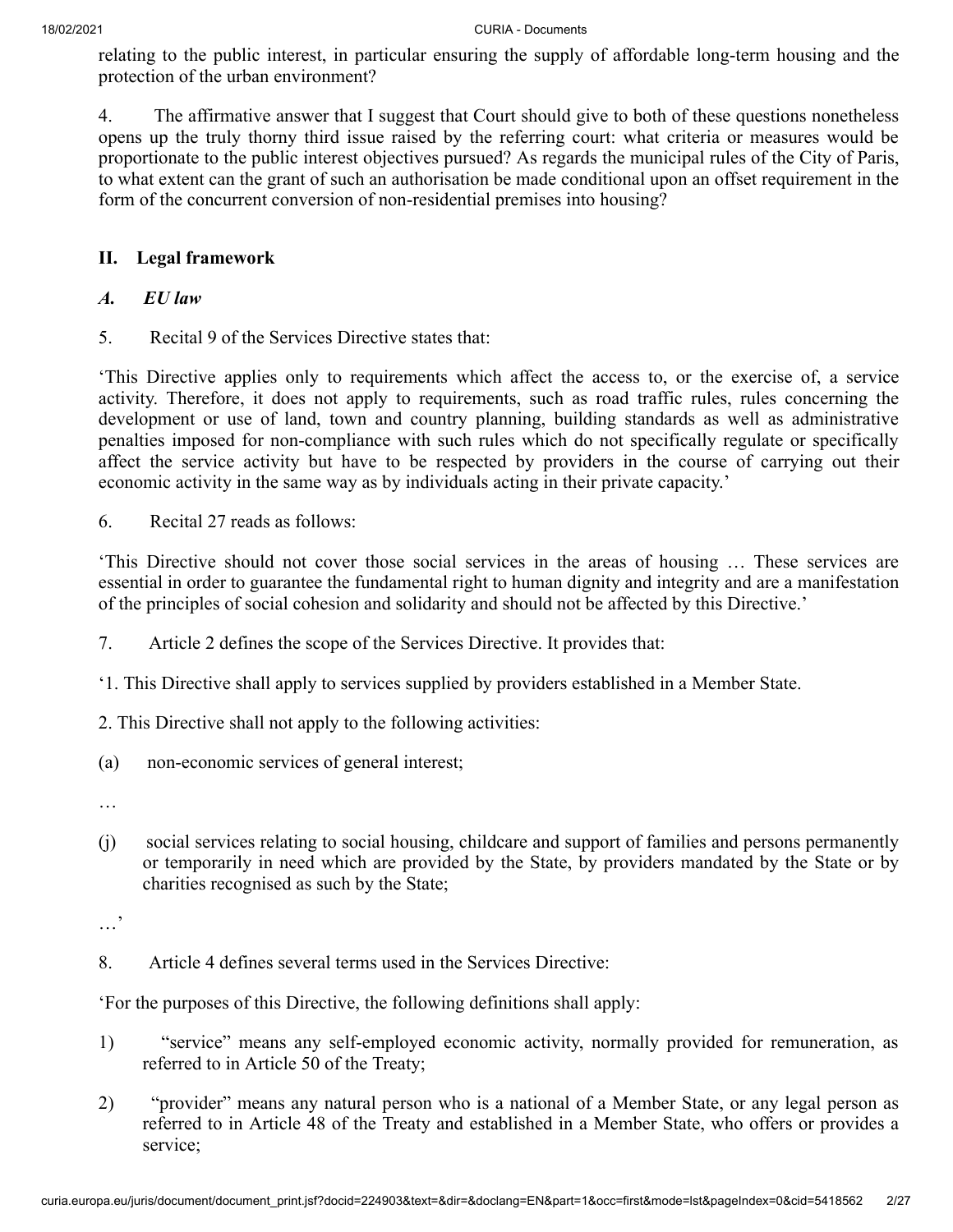…

- 6) "authorisation scheme" means any procedure under which a provider or recipient is in effect required to take steps in order to obtain from a competent authority a formal decision, or an implied decision, concerning access to a service activity or the exercise thereof;
- 7) "requirement" means any obligation, prohibition, condition or limit provided for in the laws, regulations or administrative provisions of the Member States or in consequence of case-law, administrative practice, the rules of professional bodies, or the collective rules of professional associations or other professional organisations, adopted in the exercise of their legal autonomy; rules laid down in collective agreements negotiated by the social partners shall not as such be seen as requirements within the meaning of this Directive;
- 8) "overriding reasons relating to the public interest" means reasons recognised as such in the case law of the Court of Justice, including the following grounds: public policy; public security; public safety; public health; preserving the financial equilibrium of the social security system; the protection of consumers, recipients of services and workers; fairness of trade transactions; combating fraud; the protection of the environment and the urban environment; the health of animals; intellectual property; the conservation of the national historic and artistic heritage; social policy objectives and cultural policy objectives;

…'

9. Article 9, which opens Chapter III of the Services Directive, dedicated to freedom of establishment for providers, lays down rules regarding authorisation schemes:

'1. Member States shall not make access to a service activity or the exercise thereof subject to an authorisation scheme unless the following conditions are satisfied:

- a) the authorisation scheme does not discriminate against the provider in question;
- b) the need for an authorisation scheme is justified by an overriding reason relating to the public interest;
- c) the objective pursued cannot be attained by means of a less restrictive measure, in particular because an a posteriori inspection would take place too late to be genuinely effective.

…'

'1. Authorisation schemes shall be based on criteria which preclude the competent authorities from exercising their power of assessment in an arbitrary manner.

- 2. The criteria referred to in paragraph 1 shall be:
- (a) non-discriminatory;
- (b) justified by an overriding reason relating to the public interest;
- (c) proportionate to that public interest objective;
- (d) clear and unambiguous;
- (e) objective;

<sup>10.</sup> Article 10 of the Services Directive sets out the conditions for the granting of an authorisation: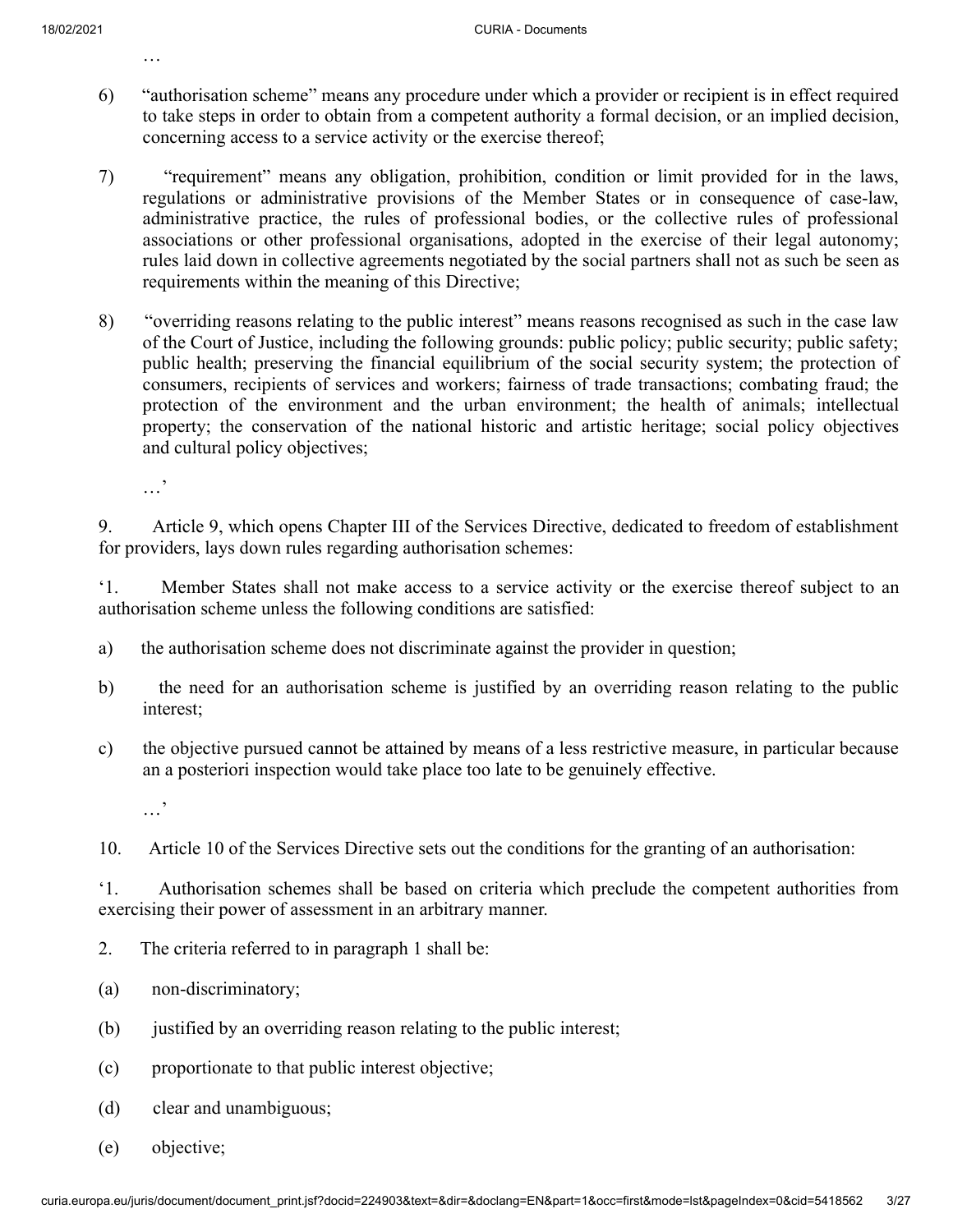- (f) made public in advance;
- (g) transparent and accessible.

…

7. This Article shall not call into question the allocation of the competences, at local or regional level, of the Member States' authorities granting authorisations.'

- 11. Article 11 of the Services Directive concerns the duration of an authorisation.
- '1. An authorisation granted to a provider shall not be for a limited period, except where:
- (a) the authorisation is being automatically renewed or is subject only to the continued fulfilment of requirements;
- (b) the number of available authorisations is limited by an overriding reason relating to the public interest;

or

(c) a limited authorisation period can be justified by an overriding reason relating to the public interest.

…'

12. Article 12 of the Services Directive, entitled 'Selection among several candidates', concerns situations where the number of authorisations available for a given activity is limited. Article 13 lays down rules regarding authorisation procedures. For their part, Articles 14 and 15 of the Services Directive respectively set out the prohibited requirements and those subject to evaluation.

#### *B. French law*

#### *1. Tourism Code*

13. Article L. 324-1-1 of the Code du tourisme (Tourism Code) provides that:

'Any person letting furnished tourist accommodation, whether or not the accommodation is classified as such for the purposes of this Code, must have made a prior declaration thereof to the mayor of the municipality in which the accommodation is located.'

#### *2. Construction and Housing Code*

14. Article L. 631-7 of the Code de la construction et de l'habitation (Construction and Housing Code) provides that, in municipalities with more than 200 000 inhabitants, change of use of residential premises is subject to prior authorisation under the conditions set out in Article L. 631-7-1 of that code.

15. Loi n° 2014-366 du 24 mars 2004 pour l'accès au logement et un urbanisme rénové (Law No 2014- 366 of 24 March 2014 on access to housing and the regeneration of urban planning) added a final, sixth, paragraph to Article L. 631-7 of the Construction and Housing Code. That provision states that 'the repeated letting of furnished accommodation for residential use for short periods to a transient clientele which does not take up residence there constitutes a change of use under that provision'.

16. Article L. 631-7-1 of the Construction and Housing Code lays down the procedure for obtaining the authorisation provided for in Article L. 631-7: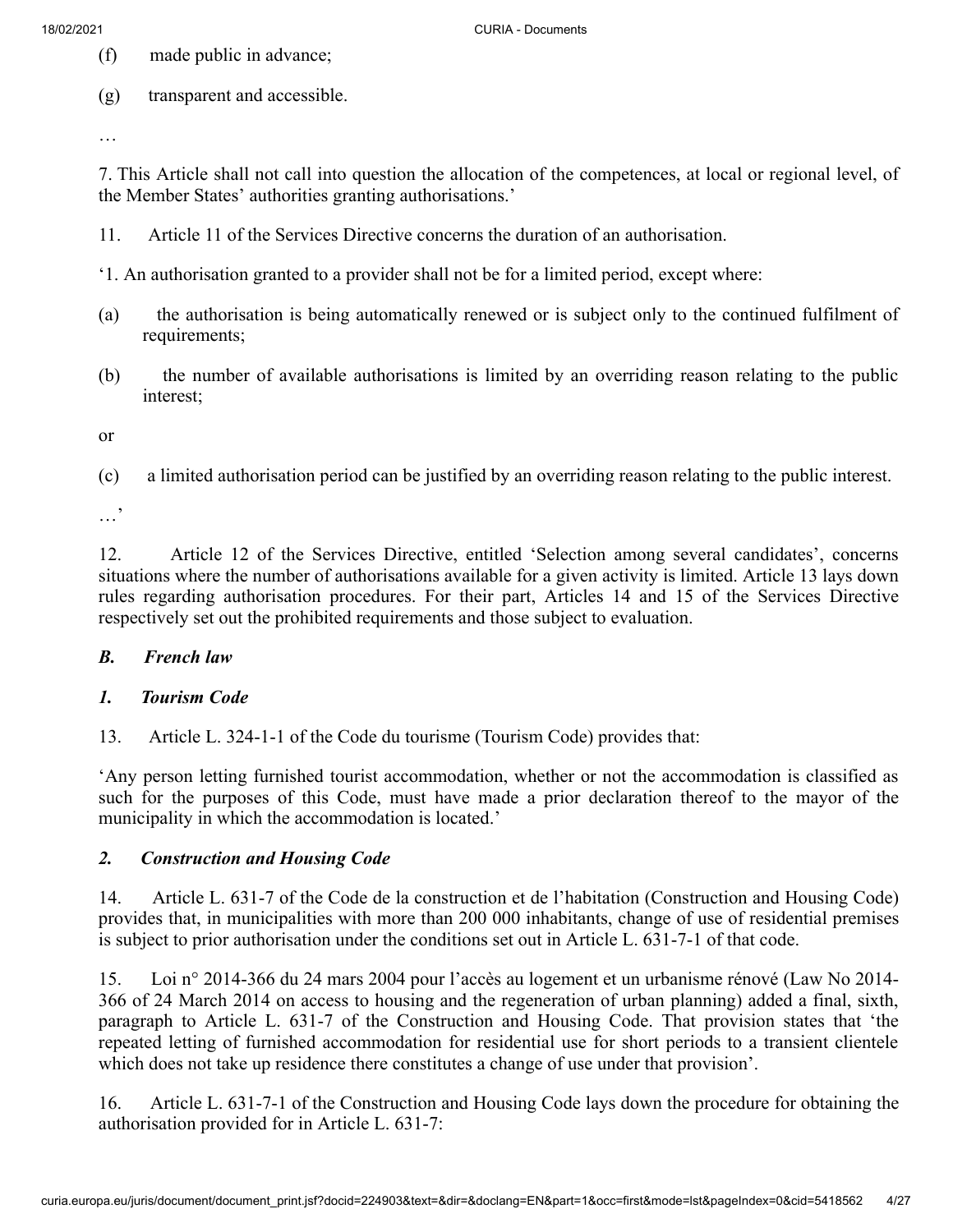'Prior authorisation for change of use shall be granted by the mayor of the municipality in which the property is located ... It may be subject to an offset requirement in the form of the concurrent conversion of non-residential premises into housing.

Authorisation for change of use shall be granted on an individual basis. It shall cease to have effect upon the definitive termination, for any reason, of the beneficiary's professional practice. However, where authorisation is subject to an offset requirement, it is the premises, and not the individual, which are granted that status. The premises offered as an offset shall be listed in the authorisation which is published in the property file or entered in the land register.

...

For the application of Article L. 631-7, a decision adopted by the municipal council sets the conditions for granting authorisations and determining the offset requirements by quartier (neighbourhood) and, where appropriate, by arrondissement (district), in the light of social diversity objectives, according to, inter alia, the characteristics of the markets for residential premises and the need to avoid exacerbating the housing shortage. ...'

17. A temporary authorisation scheme may also be established by the municipal council, under Article L. 631-7-1-A of the same code, which provides that a decision adopted by the municipal council can establish a temporary authorisation scheme for change of use, allowing natural persons to let residential premises for short periods to a transient clientele which does not take up residence there. The decision sets the conditions for the granting of that temporary authorisation by the mayor of the municipality in which the premises are located. It also determines the criteria for that temporary authorisation, which may relate to the duration of the rental contracts, the physical characteristics of the premises and the location of the premises, according to, inter alia, the characteristics of the markets for residential premises and the need to avoid exacerbating the housing shortage. Those criteria may vary according to the number of authorisations granted to the same owner.

18. According to Article L. 631-7-1-A of the Construction and Housing Code, it is not necessary to obtain an authorisation for change of use if the premises constitute the lessor's main residence for the purposes of Article 2 of the Law of 6 July 1989; that is to say, if the dwelling is occupied for at least eight months per year, except owing to professional obligations, health reasons or *force majeure*, by the lessor or his/her spouse or by a dependant.

19. Article L. 651-2 of the Construction and Housing Code lays down the penalties and measures applicable in the event of non-compliance:

'Any person who infringes the provisions of Article L. 631-7, or who fails to comply with the conditions or requirements under that article, shall be liable to pay a fine of EUR 25 000.'

## *3. Municipal Regulation of the City of Paris setting the conditions for granting authorisations and determining the offset requirements*

20. Article 2 of the Règlement municipal de la Ville de Paris fixant les conditions de délivrance des autorisations de changement d'usage de locaux d'habitation et déterminant les compensations en application de la section 2 du chapitre 1<sup>er</sup> du titre III du livre IV du Code de la construction et de l'habitation (Municipal Regulation of the City of Paris setting the conditions for granting authorisations and determining the offset requirements) provides that:

'I – Offsetting consists in the conversion into housing of premises having a use other than housing on 1 January 1970 or in respect of which planning authorisation is granted to alter the intended use thereof after 1 January 1970 and which have not previously been used by way of offset.

The premises offered by way of offset must, cumulatively: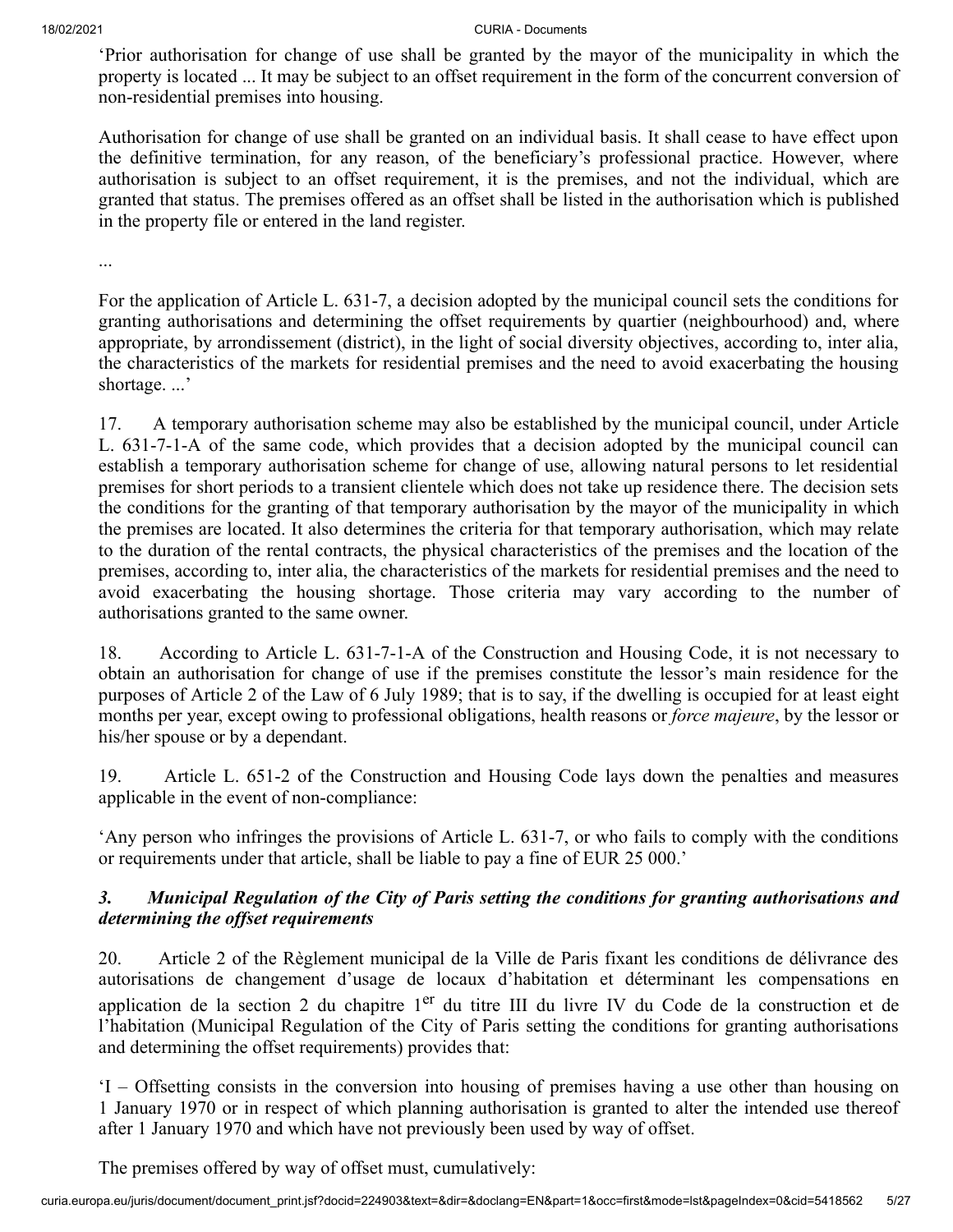(a) consist of housing units and be of a standard and a surface area equivalent to the premises that are the subject of the change of use, with cases being considered on the basis of the suitability of the premises for housing purposes. The premises offered by way of offset must meet the standards laid down in the Decree of 30 January 2002 concerning the characteristics of decent housing;

(b) be located in the same arrondissement (district) as the residential premises that are the subject of the change of use.

Surface areas shall be calculated in accordance with Article R 111-2 of the Construction and Housing Code.

II – In the areas covered by enhanced offsetting designated in Annex No 1, by way of derogation from subparagraph (a) of paragraph I, premises offered by way of offset must be twice the surface area of those which are the subject of a change of use application, unless those premises are converted into rental social housing which is the subject of an agreement concluded pursuant to Article L 351-2 of the Construction and Housing Code for a minimum period of 20 years.

By way of derogation from subparagraph (b) of paragraph I, rental social housing that offsets converted premises in the area covered by enhanced offsetting may be located in any part of those areas. However, if the converted premises are located in the 1<sup>st</sup>, 2<sup>nd</sup>, 4<sup>th</sup>, 5<sup>th</sup>, 6<sup>th</sup>, 7<sup>th</sup>, 8<sup>th</sup> or 9<sup>th</sup> districts, where the housing shortage, by comparison with the level of activity, is particularly severe, a maximum of 50% of the converted surface area may be offset outside the district in which the conversion is to take place.

Those districts are characterised by a ratio of the number of salaried jobs to the number of working residents, as measured by the INSEE [French National Institute of Statistics and Economic Studies], that is higher than the average in Paris.

Where all of the units offered by way of offset may be located outside the district in which the conversion is to take place, the number of housing units offered by way of offset must, at the very least, be identical to the number of housing units removed.

If premises are converted and offset by one and the same owner within a single property unit, in connection with a rationalisation of the living space within that property unit, the minimum surface required, for the purpose of offsetting, shall be the surface area of the converted premises.'

## **III. Facts, procedure and the questions referred**

21. The Appellants each own a studio apartment located in Paris.

22. In 2015, the municipal services of the City of Paris conducted an investigation in order to determine whether the Appellants were letting their studios as short-stay furnished accommodation on the Airbnb platform without authorisation. Following that investigation, the Procureur de la République (Public Prosecutor) lodged an application for interim measures against the Appellants. The Tribunal de grande instance de Paris (Regional Court, Paris, France) ordered the Appellants to pay a fine and to change the use of the property back to residential. The City of Paris intervened in the proceedings.

23. On appeal, by two judgments of 19 May 2017 and 15 June 2017 regarding each of the Appellants, the Cour d'appel (Court of Appeal, Paris, France) confirmed that the studios at issue, which were offered for rent through the Airbnb platform, had been let without prior authorisation of the mayor of Paris for short periods to a transient clientele, which is contrary to the provisions of Article L. 631-7 of the Construction and Housing Code. The Cour d'appel (Court of Appeal) ordered the Appellants, Cali Apartments and HX, to pay fines of EUR 15 000 and EUR 25 000 respectively. The proceeds from the fines were to be paid to the City of Paris.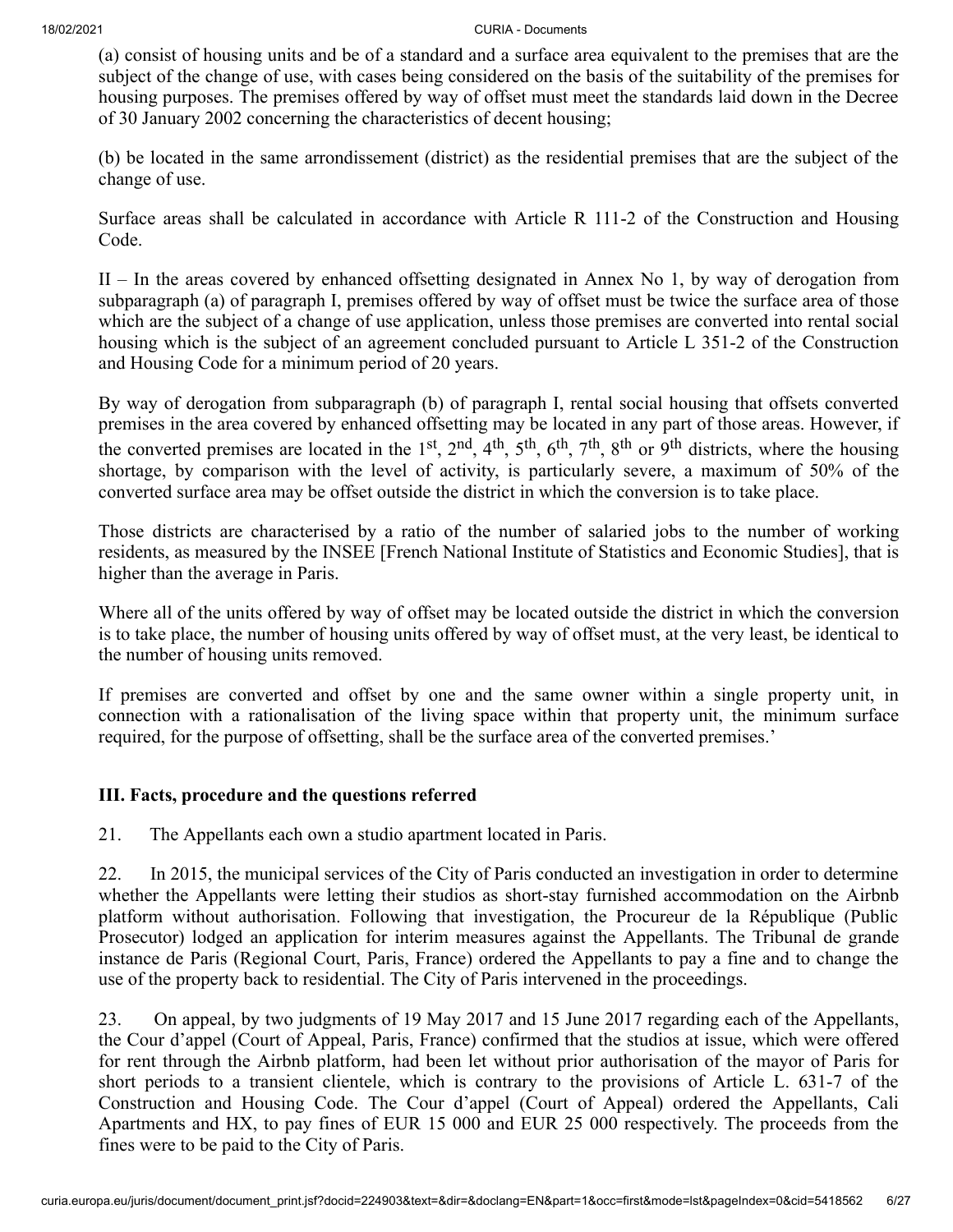24. The Appellants filed appeals on points of law before the Cour de cassation (Court of Cassation, France), the referring court. According to the Appellants, the judgments delivered on appeal infringe the principle of the primacy of EU law, in so far as the Cour d'appel (Court of Appeal) had not established that an overriding reason relating to the public interest could justify the restriction on the freedom to provide services that the legislation at issue amounts to. Nor did the Cour d'appel (Court of Appeal) establish that the objective pursued by that legislation could not be attained by means of a less restrictive measure, as required by Article 9(b) and (c) of the Services Directive.

25. It is within that factual and legal context that the referring court poses the following questions for a preliminary ruling to the Court of Justice:

- '(1) Having regard to the definition of the purpose and scope of application of [the Services Directive], as set out in Articles 1 and 2 thereof, does that directive apply to the repeated letting for short periods, against consideration, including on a non-professional basis, of furnished accommodation for residential use, not constituting the lessor's main residence, to a transient clientele which does not take up residence there, particularly in the light of the concepts of "providers" and "services"?
- (2) If the above question is answered in the affirmative, does national legislation such as that provided for in Article L. 631-7 of the [Construction and Housing Code] constitute an authorisation scheme for the abovementioned activity for the purposes of Articles 9 to 13 of [the Services Directive], or solely a requirement subject to the provisions of Articles 14 and 15?

In the event that Articles 9 to 13 of [the Services Directive] are applicable:

- (3) Should Article 9(b) of that directive be interpreted as meaning that the objective of tackling the shortage of rental housing constitutes an overriding reason relating to the public interest capable of justifying a national measure which requires authorisation to be obtained, in certain geographical areas, for the repeated letting of furnished accommodation for residential use for short periods to a transient clientele which does not take up residence there?
- (4) If so, is such a measure proportionate to the objective pursued?
- (5) Does Article 10(2)(d) and (e) of the directive preclude a national measure which requires authorisation to be obtained for the "repeated" letting of furnished accommodation for residential use for "short periods" to a "transient clientele which does not take up residence there"?
- $(6)$  Does Article 10(2)(d) to (g) of the directive preclude an authorisation scheme whereby the conditions for granting authorisation are set, by decision of the municipal council, in the light of social diversity objectives, according to, inter alia, the characteristics of the markets for residential premises and the need to avoid exacerbating the housing shortage?'

26. By order of the President of the Court of 18 December 2018, Cases C‑724/18 (concerning Cali Apartments) and C‑727/18 (concerning HX) were joined for the purposes of the written and oral procedures and the judgment.

27. Written observations were submitted by the Appellants, the City of Paris, the Czech and German Governments, Ireland, the Greek, Spanish, French, Netherlands and Polish Governments, and the European Commission. All of them, with the exception of the Polish Government, participated at the hearing that took place on 19 November 2019.

## **IV. Assessment**

28. Questions 1 and 2 raise the issue of the applicability of the Services Directive to the cases at hand. While Question 1 pertains to the scope of that directive, Question 2 seeks to determine which specific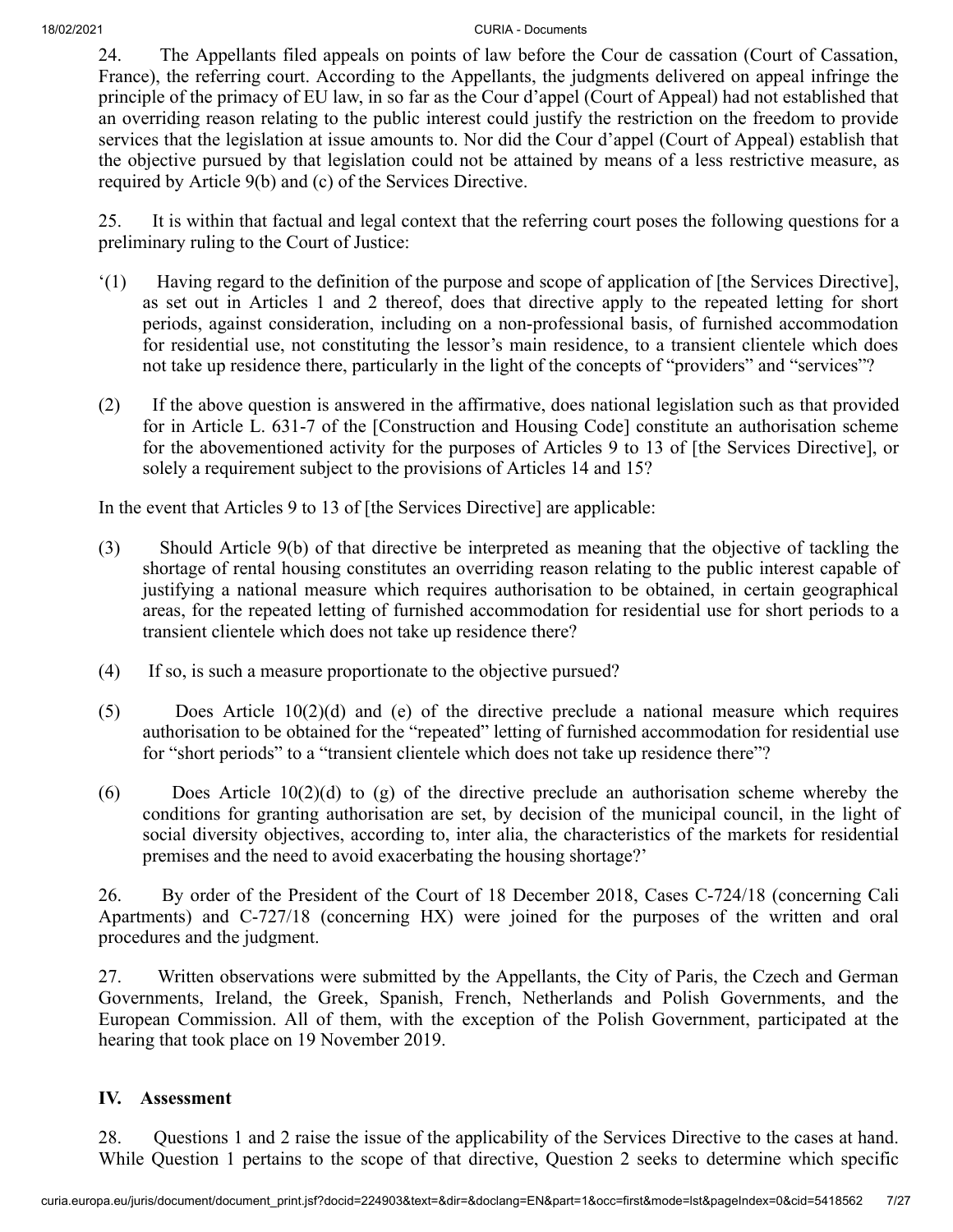provisions of the directive are applicable to the cases at hand among those relating to 'authorisation schemes' and those relating to 'requirements' within Chapter III of the Services Directive.

29. Considering that the rules requiring authorisation for the letting of furnished accommodation for short periods to a transient clientele constitute an 'authorisation scheme', the referring court subsequently enquires, by Questions 3 to 6, whether that scheme complies with the provisions dedicated to those schemes, laid down in Articles 9 and 10 of the Services Directive. In particular, Questions 3 and 4 concern the justification for and the proportionality of the rules at issue. By Question 5 and 6, the referring court enquires whether those rules fulfil the other conditions for granting authorisation that are laid down in Article 10(2) of the Services Directive.

30. The structure of this Opinion follows the logic of the legal issues identified by the referring court. I will first examine whether the Services Directive is applicable to the cases at hand (A) and identify the relevant provisions (B). I will then move on to the issue of the compatibility of the contested authorisation scheme, as regards both its establishment and the specific conditions laid down therein, with the different conditions deriving from Article 9(1) and Article 10(2) of the Services Directive (C).

31. Before embarking on that analysis, it is necessary to clarify the object of the overall analysis. Is the analysis to be conducted by reference to the national provisions (reproduced above in points 13 to 19 of this Opinion), the municipal provisions of the City of Paris (above, point 20), or both read together?

<span id="page-7-0"></span>32. Admittedly, the referring court poses its questions only in relation to the national provisions that make the repeated letting of furnished accommodation for residential use for short stays subject to authorisation by the competent authority/mayor.  $(4)$  $(4)$  However, the national provisions only set the overall framework for such authorisations. They empower municipal councils to adopt rules in order to expand on that framework.  $(5)$  $(5)$ 

<span id="page-7-1"></span>33. In exercise of those powers, the City of Paris adopted specific rules, laid down in the municipal regulations, setting the conditions for granting authorisations and determining the offset requirements. To an extent, it is the municipal rules that give concrete content to the general national framework. The municipal rules are also relevant in practical terms in the French context since the money generated from fines for the unauthorised letting of furnished accommodation for short-term stays appears to go, in full, to the budget of the commune where the premises are located.

<span id="page-7-2"></span>34. Through the Services Directive, the EU legislator has acknowledged the importance of taking into account the *local* arrangements with regard to the competent authorities granting authorisations, in at least two ways. First, the very framework of analysis deriving from Article 10(2) of the Services Directive requires the examination of *specific* authorisation schemes, thus, as the case may be, of schemes as fleshed out by local and national provisions.  $(6)$  $(6)$  Second, Article 10(7) of the Services Directive makes clear that the conditions for the granting of an authorisation must not call into question the allocation of the competences, at local or regional level, of the Member States' authorities granting authorisations.

35. In sum, the authorisation scheme at issue in the present case is a package of national *and* municipal rules. In assessing the compatibility of such a legislative package with EU law, its entire content must be examined, not just its individual layers. After all, any would-be Parisian service provider would look at it from that viewpoint as he or she would logically be subject to both layers of regulation, not just the national one. That is also the approach taken in this Opinion.

## *A. Applicability of the Services Directive*

36. Does the Services Directive apply to the repeated letting for short periods, for consideration, including on a non-professional basis, of furnished accommodation for residential use, not constituting the lessor's main residence, to a transient clientele which does not take up residence there?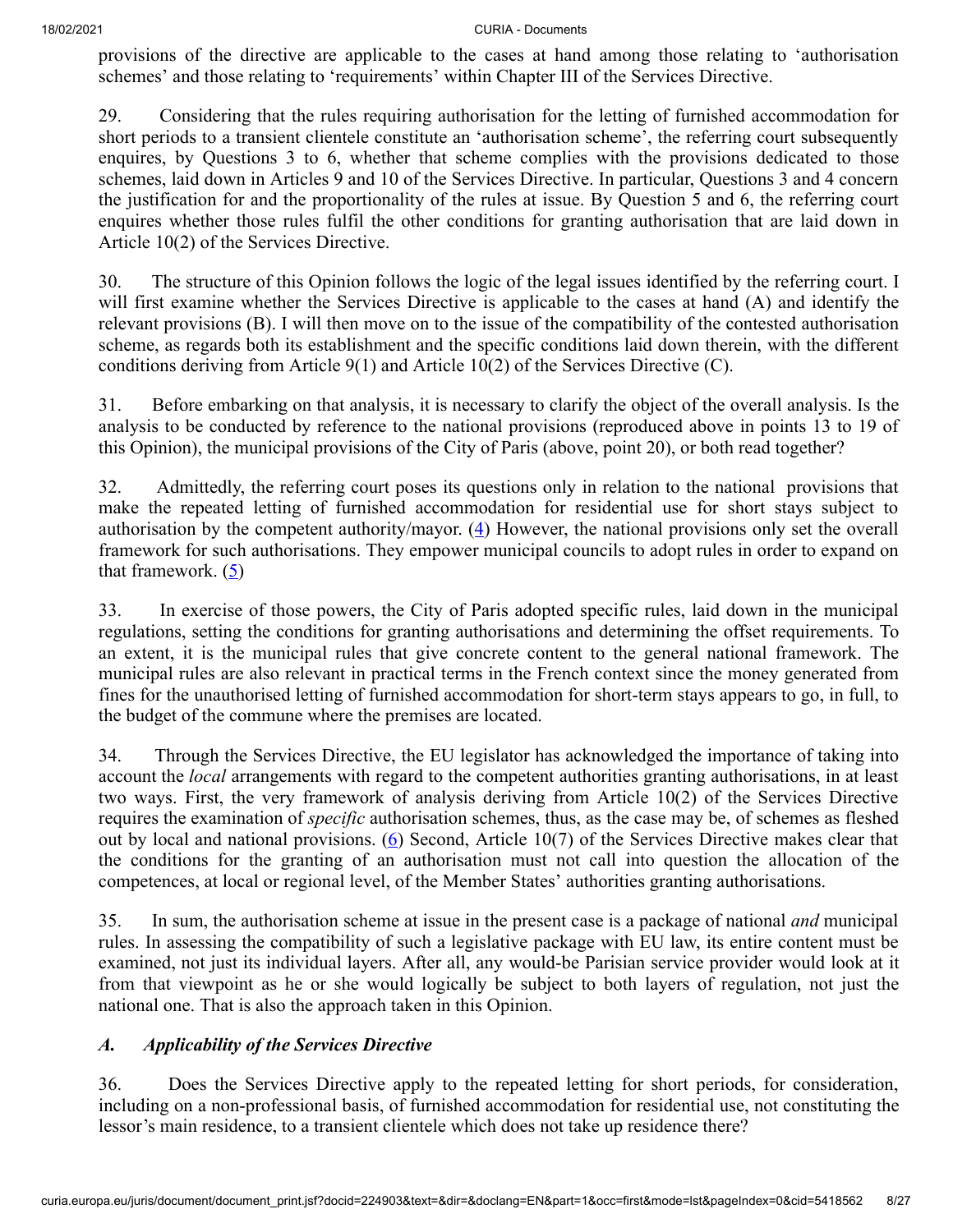37. All of the participants in the proceedings have taken the view that the Services Directive is applicable in the present cases, except for the German Government and Ireland.

38. According to the German Government, Article L. 631-7 of the Construction and Housing Code does not govern a service but the change of use of residential premises. That provision applies not only to providers seeking to let their premises for short stays to a transient clientele, but to any individual seeking to change the use of residential premises. Such a change of use could consist, for example, in the use of the premises as housing for homeless people or for refugees. Those activities are expressly excluded from the scope of the directive by recitals 9 and 27 and by Article  $2(2)(j)$ . The same should apply to rules on changes of use aimed at ensuring the availability of sufficient and affordable housing.

39. According to Ireland, the Construction and Housing Code contains rules governing the development and use of land, in particular residential property. Article L. 631-7 of the Construction and Housing Code lays down detailed rules regarding change of use and mixed use of residential property. In the light of recital 9 of the Services Directive, which states that the directive does not apply to 'rules concerning the development or use of land, town and country planning, [or] building standards', that directive does not apply to Article L. 631-7 of the Construction and Housing Code. The objective of the French rules is to tackle the shortage of rental housing, which is an important social policy objective, through the effective regulation of land use and urban planning, and not to affect access to or the exercise of a certain activity.

40. In my view, the provision of short-term letting services for remuneration is a service of a distinctly economic nature. Obtaining a change of use of residential property is simply a requirement affecting access to the provision of that particular service.

41. It is rather clear that, in view of the activity in question, none of the exemptions set out in Article 2(2) and (3) of the Services Directive apply.

42. Article  $2(2)(i)$  of the Services Directive, which excludes social services relating to social housing, referred to by the German Government, is clearly not applicable to the case at hand. The argument based on the fact that the same rules, with which an owner has to comply in order to use the property for economic purposes, could potentially apply to changes of use of property for other, non-economic purposes, such as social housing, is, in view of the clear facts of the present case, highly speculative and need not be dwelt upon in any detail.

<span id="page-8-0"></span>43. Equally, in view of the profitable nature of the consideration for the service,  $(7)$  $(7)$  the activity at issue clearly cannot be qualified as a non-economic service of general interest within the meaning of Article 2(2)(a) of the Services Directive. Therefore, that exemption is not applicable either.

<span id="page-8-1"></span>44. It would rather appear that the letting of accommodation, as any other service in the field of tourism, was intended to fall within the scope of the directive. Although there is no explicit mention to that effect in the Services Directive, recital 33 states that *real estate services* and consumer services, such as those *in the field of tourism*, are also covered by the directive. In addition, while certainly not binding, ([8\)](#page-22-4) the European Commission's *Handbook on implementation of the Services Directive* also confirms that renting activities are included among the activities that can be considered as services.  $(9)$  $(9)$ 

<span id="page-8-2"></span>45. The other argument made by the German Government and especially by Ireland, referring to recital 9, merits deeper reflection. That recital states that 'this Directive applies only to requirements which affect the access to, or the exercise of, a service activity. Therefore, it does not apply to requirements, such as road traffic rules, rules concerning the development or use of land, town and country planning, building standards as well as administrative penalties imposed for non-compliance with such rules which do not specifically regulate or specifically affect the service activity but have to be respected by providers in the course of carrying out their economic activity in the same way as by individuals acting in their private capacity'.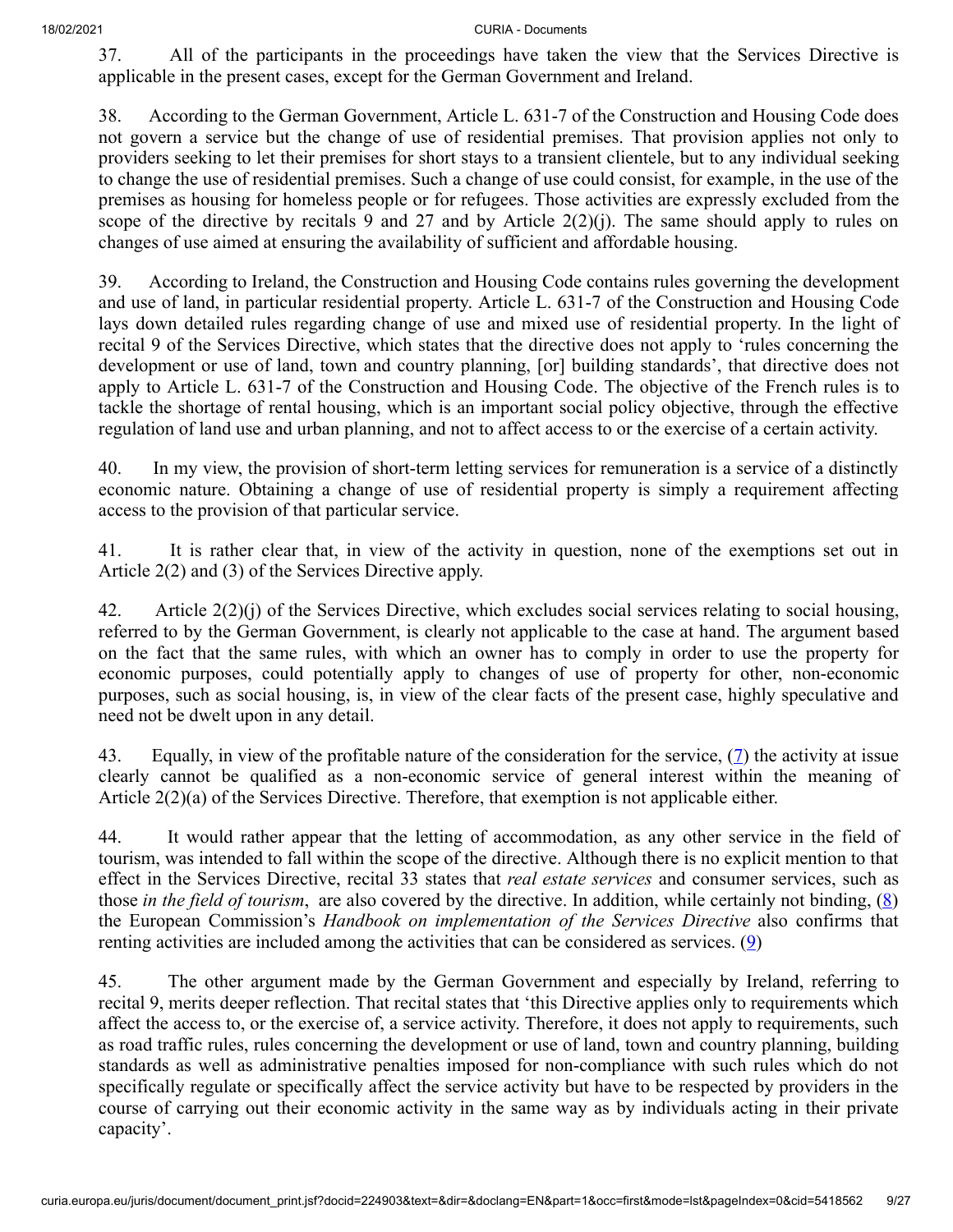46. I consider it useful to reproduce recital 9 in full here. It is clear from a reading of the recital in its entirety, including its first sentence, as well as the second half of the second sentence, why the arguments made by Ireland and the German Government fail to convince.

<span id="page-9-0"></span>47. First, it should be recalled that recital 9 is just a recital.  $(10)$  $(10)$  There is no corresponding operative provision in the Services Directive setting out a block exemption, similar to those in Article 2(2) and (3) of the directive. In my view, a recital cannot, on its own and without any corresponding provision in the text, create a new block exemption, which is not mirrored anywhere else in the operative text of the EU measure.  $(11)$ 

<span id="page-9-1"></span>48. Second, even if the analysis were not to stop there, which in my view it could and should, it might be added that, in any case, recital 9 is concerned with a different subject matter than that relating to the addition of an area-related exemption from the scope of the directive.

49. In its first sentence, recital 9 starts by confirming the general rule that the directive applies to requirements which affect access to a service activity. Thus, any rules in any area that set out a precondition for access to a service, including requirements relating to a change of use of a property, fall within the scope of the directive. But there is a qualification: the directive applies 'only' to such requirements.

50. That is why the second sentence opens with 'therefore', adding a list introduced with an illustrative 'such as'. However, far from adding area-related block exemptions to the scope of the directive, that part of the second sentence simply confirms that would-be service providers cannot challenge a generally applicable regulatory regime on the ground that it impedes their unlimited freedom to provide services. Thus, such providers cannot ask for a special regulatory regime, that would differ from that applicable to 'individuals acting in their private capacity', as the recital concludes.

<span id="page-9-2"></span>51. Put simply, recital 9 merely reaffirms that generally applicable rules that do not specifically regulate services and that apply to everyone, individuals and service providers alike, are to remain untouched by the Services Directive. That reassurance applies across the board to any area of (regulatory) law. That is also why, logically, the list is illustrative only and begins with 'such as', and could also include other areas,  $(12)$  $(12)$  such as environmental standards or food safety rules, for example. Finally, that is also the reason why there is no corresponding operative provision in any of the articles of the directive mirroring the content of recital 9: that recital was never meant to exclude any specific area(s) from the scope of the directive. It was simply meant to provide reassurance that the provisions of the directive cannot be used in the way that would undermine or render meaningless any generally applicable regulatory regime in a Member State.

52. At the hearing, the European Commission mentioned, by way of an example of the aim of recital 9, a hypothetical challenge that could be taken by a driver, coming from a country where vehicles are driven on the right side of the road, against the national traffic rule in a Member State where they are driven on the left, as constituting a requirement limiting his access to the provision of services in another Member State. Without wishing to enter into the no doubt passionate debate concerning the extent to which Article 56 TFEU or the Services Directive could in fact be applicable to transport services, the example given is quite telling. One can think of a number of other examples: a potential service provider challenging town plans or other planning provisions; challenges being taken against the way in which tax returns are filed; how criminal records registries are administered; or how environmental standards on emissions and pollution are enacted; and so forth. The national rules in any of these generally applicable regulatory regimes could be challenged always with the same argument, namely that the existence of those very rules is a limitation of unfettered freedom to provide services.

53. As stated in recital 9, that was precisely what was supposed to be excluded. The common denominators of all of those examples are remoteness and instrumentality. Rules governing (access to) the service fall within the scope of the directive, while generally applicable rules that do not differentiate in any way between providers and other individuals do not. As the first sentence of recital 9 confirms,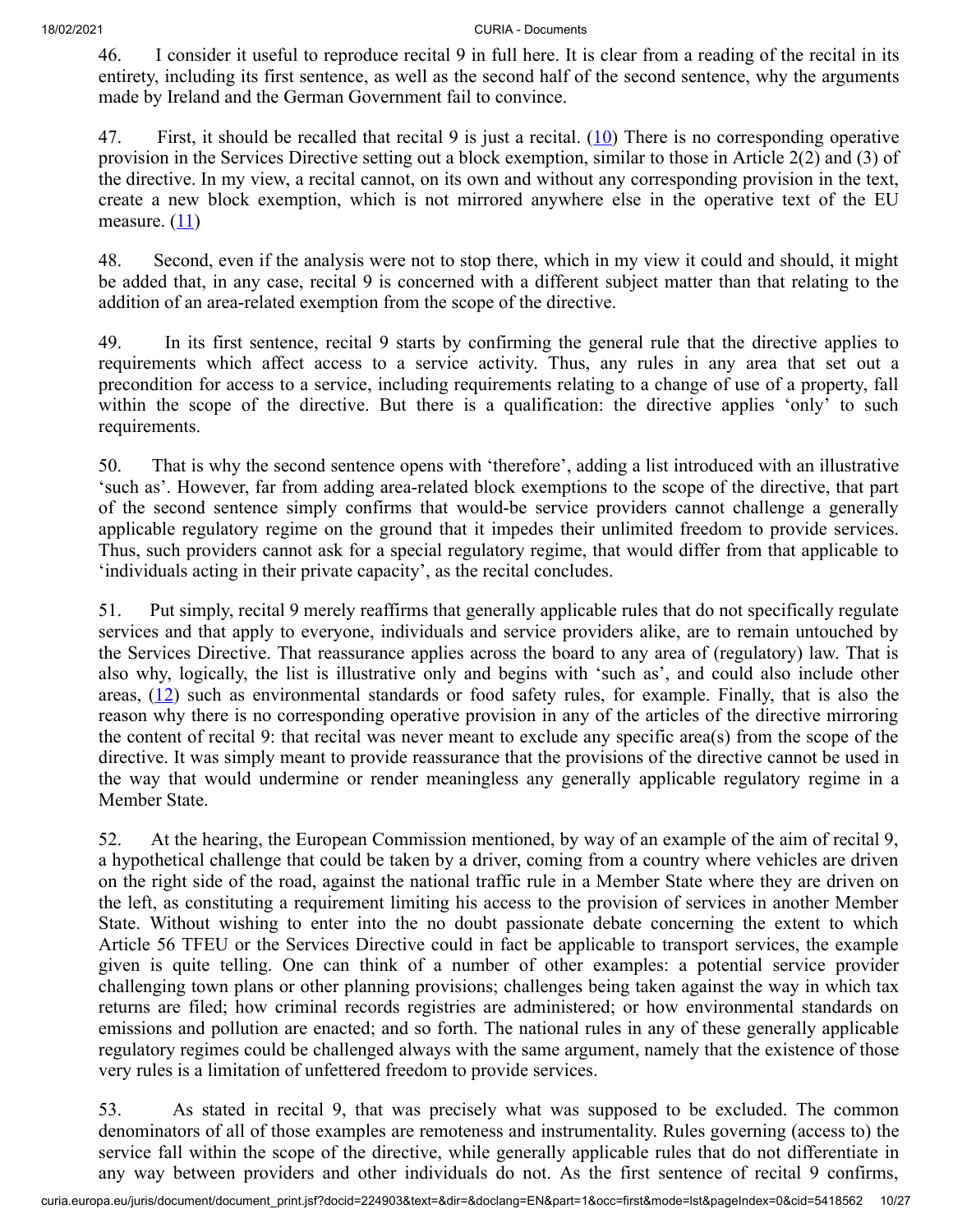requirements relating to conditions of access to the provision of a service are clearly included, *from whatever area of law* they might emanate.

54. That logic is very different from the argument advanced by Ireland and the German Government, who essentially suggest reading the phrase 'rules concerning the development or use of land, town and country planning' as another block exemption from the scope of the directive. Hence, any national rules touching upon use of land or town or country planning could never fall under the scope of the directive. That is not and cannot be the case.

55. Third, in a similar vein, the distinction between rules on property upon which recital 9 is based, depending on whether they specifically regulate or affect the access to, or the exercise of, a service activity, has already been addressed by the Court in *Visser*. [\(13](#page-22-9))

<span id="page-10-0"></span>56. The case in *Visser* concerned rules contained in a municipal zoning plan prohibiting the activity of retail trade in goods other than bulky goods in geographical zones situated outside the city centre of a Dutch municipality. In that context, within the assessment of the zoning plan, the Court focused on the economic activity at issue rather than on the nature of the plan itself as a measure pertaining to town planning and land use. The Court noted in particular that 'the specific subject matter of the rules at issue in the main proceedings, even if their objective … is to maintain the viability of the city centre of [that] municipality … and to avoid there being vacant premises within the city as part of a town and county planning policy, remains that of determining the geographical zones where certain retail trade activities can be established'.  $(14)$  $(14)$  On that basis, the Court concluded that those rules were addressed only to persons who are contemplating the development of those activities in those geographical zones, and not to individuals acting in their private capacity.

<span id="page-10-1"></span>57. It follows from that judgment that, when confronted with rules on property, where property is used for profitable endeavours, the Court distinguishes between the *specific subject matter* and the overall *objective* of the rules at issue. The fact that the (main) objective primarily relates to town planning does not prevent those rules from being covered by the Services Directive if their specific subject matter is an economic activity. In line with recital 9, the Services Directive is applicable to rules that regulate or specifically affect the taking up or the pursuit of a service activity.  $(15)$  $(15)$ 

<span id="page-10-2"></span>58. It is thus clear from *Visser* that rules regarding the use of property fall within the scope of the Services Directive to the extent that they touch upon economic activities, thereby having an impact on access to the market for services or the exercise of a service activity.  $(16)$  $(16)$ 

<span id="page-10-3"></span>59. In the present cases, like in *Visser,* the rules at issue also have a dual nature. They are part of a set of rules subjecting to authorisation 'changes of use' of property intended for housing, which suggests a close connection with land use or town planning. However, those rules are also crucial for access to and the exercise of a given service activity.

60. Fourth and finally, however, there is one peculiarity of this case that makes it different from *Visser*, and perhaps reflects, albeit in a different way, the reservations expressed by the German Government and Ireland. In *Visser*, although the rules were applicable without distinction, they could be said to have targeted, because of their nature, one special group of providers. The economic activity that was in fact being targeted by the zoning plan at issue could reasonably only have been carried out by a specific, dedicated group of service providers.

61. In the present case, in contrast to *Visser*, there is no discernible (professional) group of service providers. Nor is there any clearly definable group of service recipients. Both sides are non-professionals.

<span id="page-10-4"></span>62. In this respect, I would agree that rules for change of use of a property are, in a way, applicable without distinction to any changes in the use of a property, not necessarily limited to the short-term rental of furnished accommodation. But that is partially because of the very nature of the peer-to-peer economy, in which the dividing line between professional and non-professional providers has vanished.  $(17)$  $(17)$  In such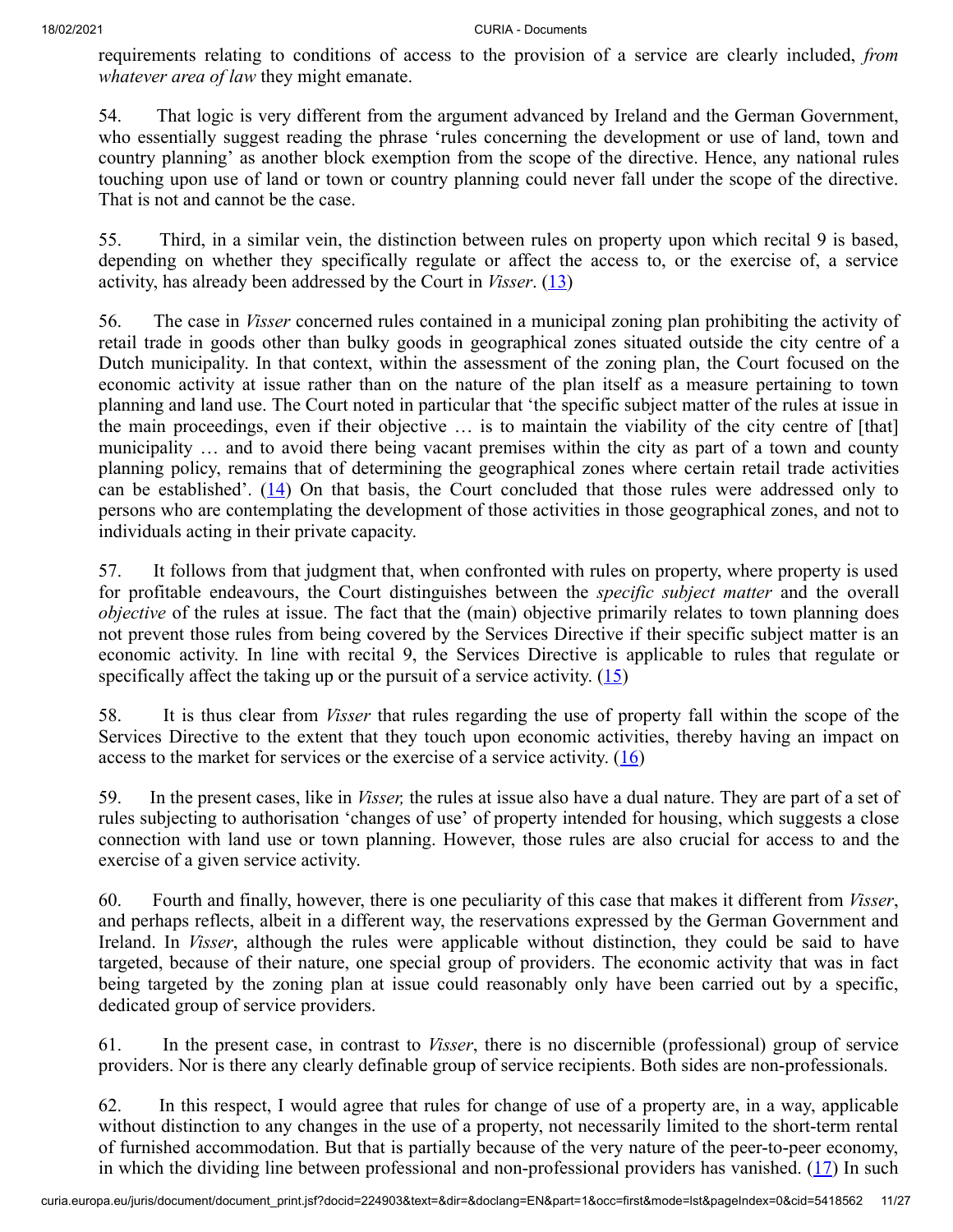an environment, it will often be only by generally applicable rules that any such activity can in fact be regulated. In other words, if everybody is a service provider, then a criterion that says that the only rules that are caught are those specifically aiming at a service activity (and not those applicable to all other individuals acting in their private capacity) loses much of its distinguishing capacity.

63. In sum, it suffices if the generally applicable rules, of whatever nature, regulate or affect access to the provision of a service, thus coming back to the basic statement in the first sentence of recital 9. That is clearly the case in the present case, where the national legislature has chosen to make approval of the change of use of the property the key condition for access to a certain type of clearly economic service: short-term rental of furnished accommodation. In my view, therefore, any such national rules clearly fall within the scope of the Services Directive.

## *B. The relevant provisions of the Services Directive*

## *1. Authorisation scheme or requirement*

64. By Question 2, the referring court essentially wonders which provisions of the Services Directive should apply in the main proceedings: from Chapter III, is it Section 1 (Articles 9 to 13) on authorisations, dealing with authorisation schemes and relevant conditions, or Section 2 (Articles 14 and 15) on prohibited requirements or those subject to evaluation?

65. Article 4(6) of the Services Directive defines an *authorisation scheme* as 'any procedure under which a provider or recipient is in effect required to take steps in order to obtain from a competent authority a formal decision, or an implied decision, concerning access to a service activity or the exercise thereof'.

66. Article 4(7) defines a *requirement* as 'any obligation, prohibition, condition or limit provided for in the laws, regulations or administrative provisions of the Member States or in consequence of case-law, administrative practice, the rules of professional bodies, or the collective rules of professional associations or other professional organisations'.

<span id="page-11-0"></span>67. Authorisation schemes and requirements imposed by the Member States have in common the fact that they are, in principle, both prohibited by the Services Directive – or the Treaties  $(18)$  $(18)$  – since those schemes or requirements are assumed to restrict access to, or the exercise of, a service activity. However, they differ as to the nature of the restriction in question.

<span id="page-11-2"></span><span id="page-11-1"></span>68. An authorisation scheme possibly entails the issuance of an *ex ante individual decision* to an applicant, in the form, as stated by the Court in *Visser*, of 'an expressly worded document obtained by [service] providers following a procedure that they were required to undertake' in order to develop their economic activities.  $(19)$  $(19)$  It can be, for instance, an authorisation sought by a person to operate the transport of passengers by water, or to operate a window prostitution business;  $(20)$  $(20)$  a concession granted by public authorities of property relating to leisure-oriented business activities; [\(21](#page-23-4)) an authorisation for the storage of pyrotechnic articles intended for retail sale;  $(22)$  $(22)$  or an authorisation to confer certain university degrees.  $(23)$  $(23)$ 

<span id="page-11-5"></span><span id="page-11-4"></span><span id="page-11-3"></span>69. By contrast, the existence of a *requirement* does not necessitate an *ex ante* individual decision granting a subjective right. A requirement is a general and impersonal rule that exists and applies to all service providers, irrespective of any action undertaken or procedure followed in order to obtain the type of individual decision sought authorising their envisaged activity. For instance, it can be, like in *Visser*, a prohibition, contained in a zoning plan approved by the municipal council of a city, on the activity of retail trade in goods in a certain area of that city, ([24\)](#page-23-7) as well as any other general rule or limitation applicable *ex lege* to a given type of service activity.

<span id="page-11-6"></span>70. Turning to the cases at hand, it should be stressed at the outset that Chapter III of the Services Directive, which contains the provisions on authorisation schemes and on relevant requirements, is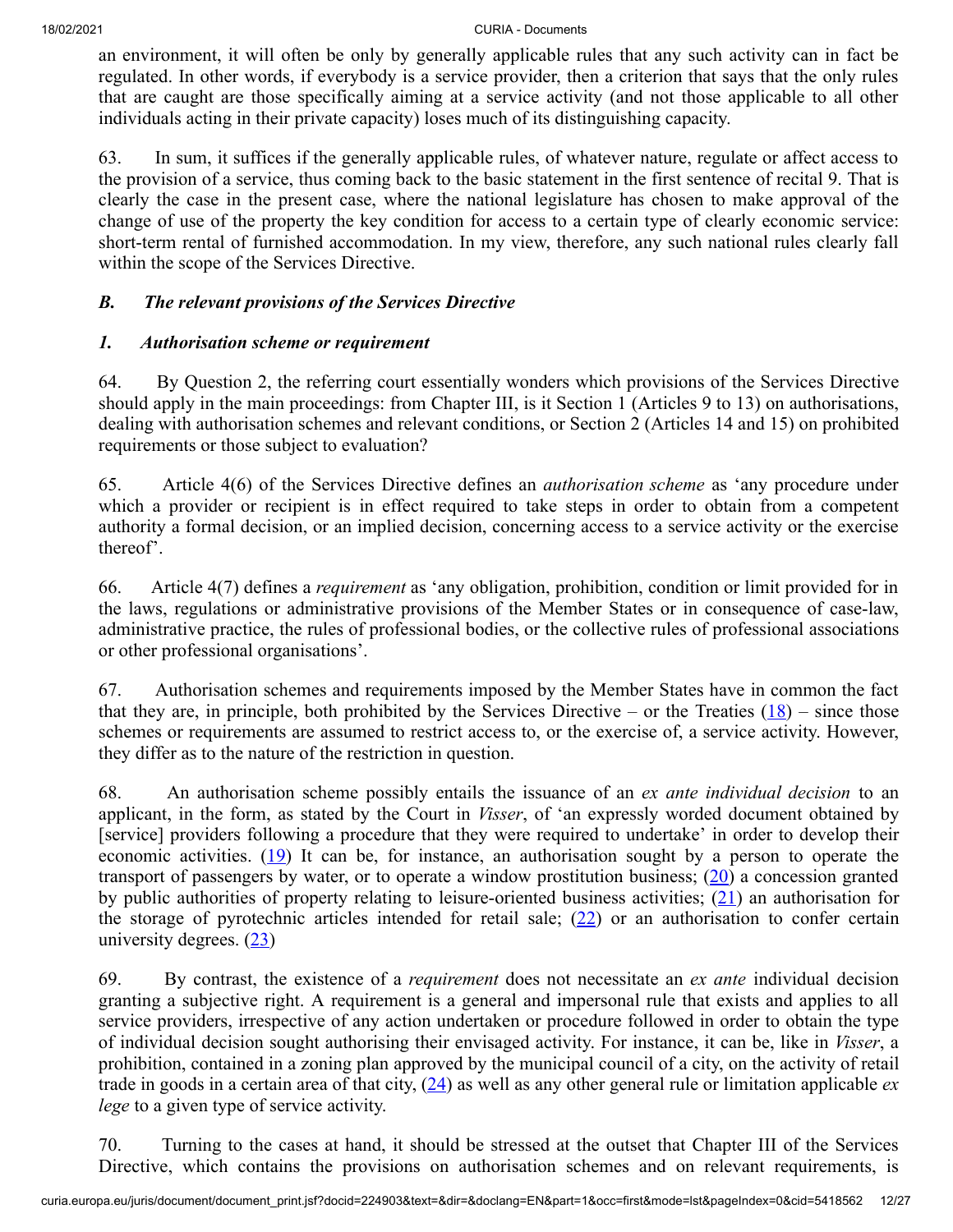<span id="page-12-0"></span>applicable to the factual situations at issue in the main proceedings despite the fact that there is no crossborder element. Indeed, according to the Court, the provisions of Chapter III are equally applicable to purely internal situations. [\(25](#page-23-8))

71. As regards the provisions of Chapter III that are specifically applicable to the present cases, it is quite clear that the rules at issue amount to an authorisation scheme, not a requirement. Property owners who would like to let their furnished accommodation for short stays must follow an administrative procedure to obtain from the mayor, subject to the fulfilment of conditions, a formal administrative authorisation. That authorisation allows them to put their premises for rent on the market for short-term furnished accommodation, in other words, to exercise service activities.

72. Accordingly, the national legislation, together with the implementing municipal regulations at issue, constitutes an authorisation scheme within the meaning of Article 4(6) of the Services Directive. It follows that the present cases are to be examined from the perspective of Section 1 of Chapter III relating to authorisations, in particular Articles 9 and 10.

## *2. Articles 9 and 10 as the framework for analysis*

73. Questions 3 and 4 relate to Article 9(1), while Questions 5 and 6 focus on Article 10(2). In order to answer those questions, it is necessary to determine the scope of Articles 9 and 10 and the relationship between them.

74. Article 9(1) of the Services Directive prohibits Member States from making access to a service activity or the exercise thereof subject to an authorisation scheme unless (a) the authorisation scheme does not discriminate against the provider in question; (b) the need for an authorisation scheme is justified by an overriding reason relating to the public interest; (c) the objective pursued cannot be attained by means of a less restrictive measure.

75. For its part, Article 10(2) specifies the criteria on which authorisation schemes are to be based, in order to preclude the competent authorities from exercising their power of assessment in an arbitrary manner. The criteria must be (a) non-discriminatory; (b) justified by an overriding reason relating to the public interest; (c) proportionate to that public interest objective; (d) clear and unambiguous, (e) objective; (f) made public in advance; and (g) transparent and accessible.

76. Among the participants to the proceedings before the Court that have explicitly taken a position on the scope of Article 9(1) and Article 10(2) of the Services Directive, the German, Spanish and French Governments essentially argue that Article 10 applies to the municipal level (the deliberation of the municipal council), as opposed to the national provisions authorising the adoption of measures at the municipal level. Only the former must therefore be examined in the light of the criteria laid down in Article 10(2).

77. According to Ireland and the Commission, while Article 9 concerns the lawfulness of an authorisation scheme, Article 10 refers to the conditions that must be fulfilled in order to obtain such an authorisation within an authorisation scheme which is in itself justified (thus the individual application of the scheme). Since the Appellants have not applied for an authorisation in the framework of the main proceedings, Article 10 is not relevant to settle the present disputes.

78. The Netherlands Government maintains for its part that Article 9 applies to the authorisation scheme itself, while Article 10 concerns the individual, usually local, conditions for authorisation. However, since they both set the conditions for authorisation, the national legislation *and* the municipal regulations are to be assessed with regard to Article 10.

79. I assume that part of the uncertainty about these issues is due to the fact that, as already outlined above, the origin of the rules is split between two layers of governance, and the national court posed its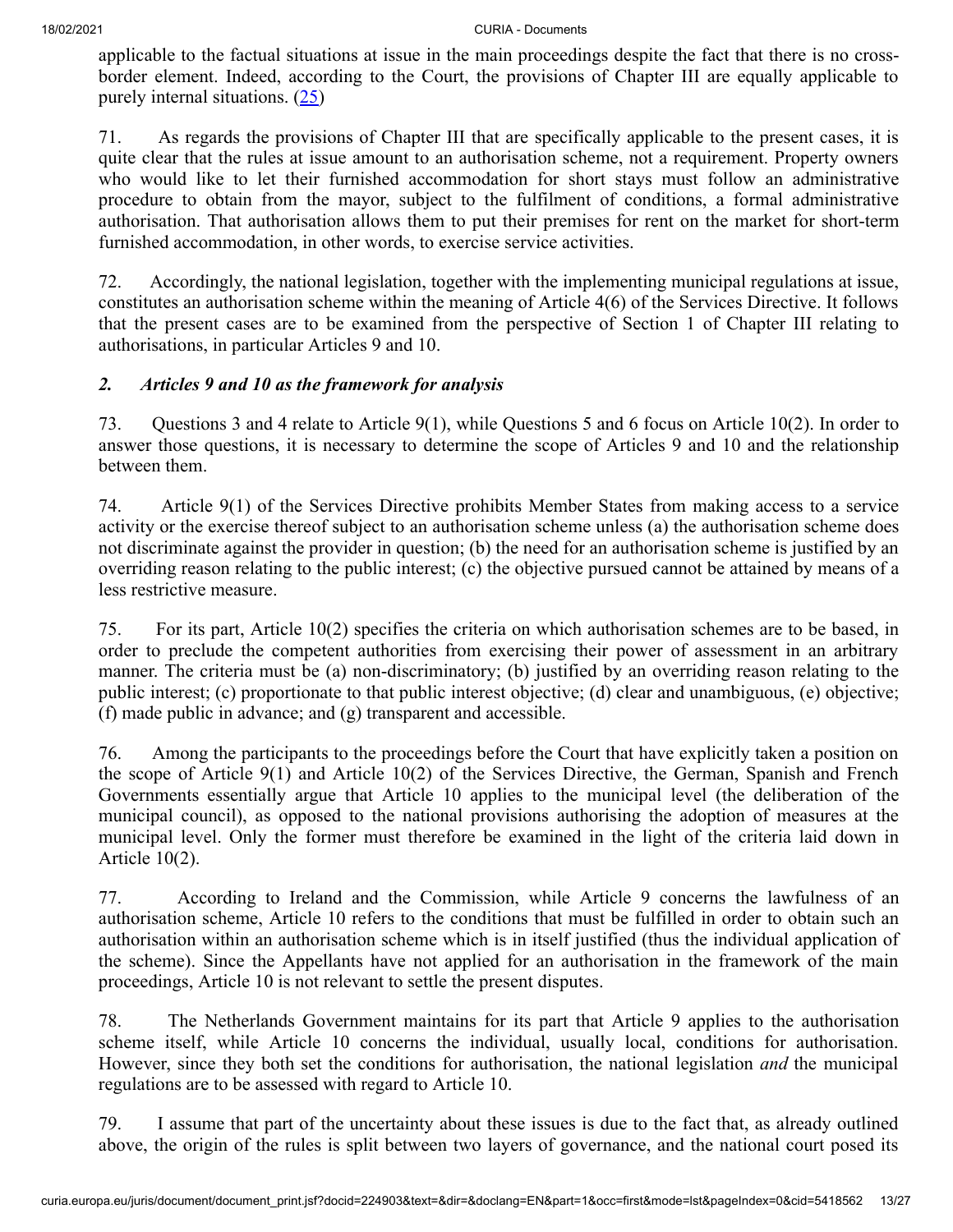<span id="page-13-0"></span>questions with regard to the national layer of the rules only, [\(26](#page-23-9)) while invoking a number of provisions of the Services Directive.

80. Moreover, there is indeed some substantive overlap between Article 9(1) and Article 10(2) of the Services Directive. I admit that, although it is possible to identify an abstract, conceptual difference between the two articles, when focusing on the details, and above all when examining the criteria separately or the conditions within an authorisation scheme, the boundary between them becomes somewhat blurred.

<span id="page-13-2"></span><span id="page-13-1"></span>81. However, having made those allowances, I would suggest that Article 9 aims at a *different stage* of the authorisation process than Article 10. Article 9 is concerned with the issue whether in fact there can be an authorisation scheme for a given type of service.  $(27)$  $(27)$  Article 10 goes one step further. Once the test of Article 9 is satisfied, and the need for an authorisation scheme established, Article 10 focuses on the particular criteria that must be fulfilled by specific authorisation schemes. Article 10 makes clear that an authorisation scheme should be devised in a way that fulfils all seven criteria laid down in the second paragraph thereof. [\(28](#page-23-11)) The fact that 'authorisation schemes shall be *based on criteria*' confirms that Article 10 primarily concerns the specific design of authorisation schemes. Those schemes must be arranged upstream in such a way that, when deciding on individual applications for authorisation downstream, the competent authorities are precluded from exercising their power of assessment in an arbitrary manner, as required by Article 10(1).

82. In a nutshell, the question under Article 9 is: 'does there need to be an authorisation scheme for this type of service activity at all?' While the question under Article 10 is 'what criteria and conditions come under such an authorisation scheme?'

83. In view of that division of tasks between the two articles, the issue as to where the rules come from (national, regional or local) is immaterial. It is likely that in practice, with regard to rules in the Member States, the higher level of governance will set the overall framework (including the pronouncement on the need for an authorisation scheme in the first place), with the lower or local levels of governance being tasked with fleshing out or locally adapting the details (including detailed or additional conditions of the authorisation schemes).

<span id="page-13-3"></span>84. That division of tasks is logical. However, it is also entirely circumstantial. It cannot be entirely excluded that Article 9 might apply to rules of local origin, while Article 10 might apply to rules of national origin.  $(29)$  $(29)$  The key issue is the content of the regulation, not its origin.

85. In the context of the present case, the issue whether there is any need for an authorisation scheme in the first place is to be examined against the three conditions listed in Article 9(1). However, the specific conditions under which such an authorisation will be issued, including in particular the offset requirement as devised by the City of Paris, is to be assessed against the conditions of Article 10(2).

## *C. Compatibility of the authorisation scheme with the Services Directive*

86. In this part of the Opinion, I will address the overriding reasons of public interest that have been put forward to justify the authorisation scheme (1), before turning to the key issue of proportionality (2). I shall conclude with several remarks on the other conditions that authorisation schemes must meet under Article 10(2) of the Services Directive (3).

87. Before doing so, however, it is useful to recall the overall context of the present cases. Two rights under the Charter of Fundamental Rights of the European Union ('the Charter') are particularly relevant in this context: Article 16 (freedom to conduct business) and Article 17 (right to property).

<span id="page-13-5"></span><span id="page-13-4"></span>88. It is settled case-law that the protection afforded by Article 16 of the Charter covers the freedom to exercise an economic or commercial activity.  $(30)$  $(30)$  The freedom to conduct a business is not absolute, but must be viewed in relation to its social function.  $(31)$  $(31)$  Thus, the freedom to conduct a business may be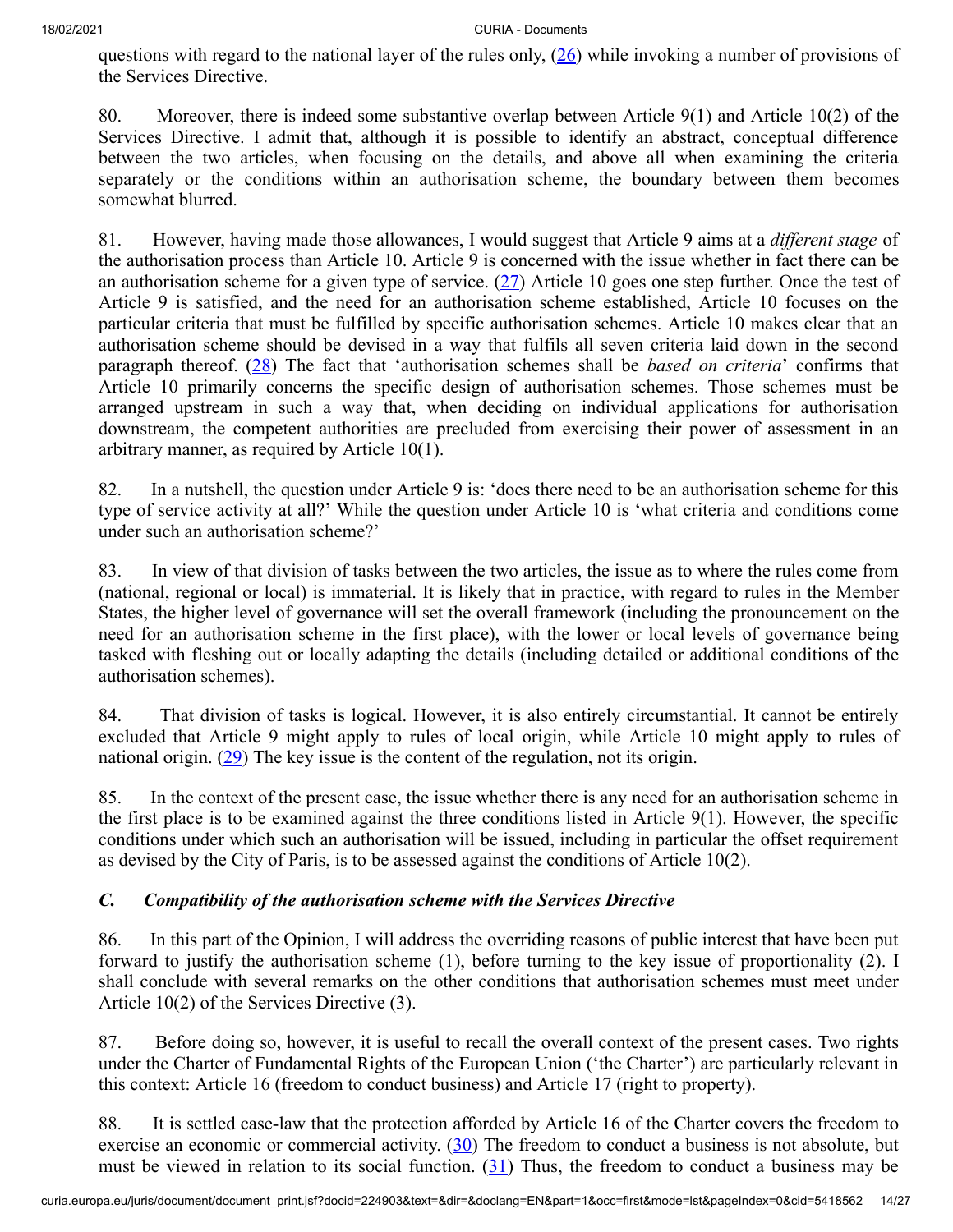subject to a broad range of interventions on the part of public authorities which may limit the exercise of economic activity in the public interest. In general, pursuant to Article 52(1) of the Charter, any limitation on the exercise of the rights and freedoms recognised by the Charter must be provided for by law and respect the essence of those rights and freedoms and, in compliance with the principle of proportionality, must be necessary and actually meet objectives of general interest recognised by the European Union or the need to protect the rights and freedoms of others.  $(32)$  $(32)$ 

<span id="page-14-2"></span><span id="page-14-1"></span><span id="page-14-0"></span>89. Article 17 of the Charter is a rule intended to confer rights on individuals. [\(33](#page-24-3)) However, the right to property enshrined in that article is also not absolute and its exercise may be subject to restrictions justified by objectives of general interest pursued by the European Union.  $(34)$  $(34)$ 

90. In accordance with Article 52(3) of the Charter, when interpreting Article 17, the case-law of the European Court of Human Rights ('ECtHR') relating to Article 1 of Protocol No 1 to the Convention for the Protection of Human Rights and Fundamental Freedoms ('ECHR') must be taken into account as the minimum threshold of protection.  $(35)$  $(35)$ 

<span id="page-14-3"></span>91. In that respect, the second paragraph of Article 1 of Protocol No 1 to the ECHR entitles States to *control the use of property* in accordance with the general interest. That is especially the case in the field of housing, as a central concern of social and economic policies. According to the ECtHR, in order to implement such policies, the legislature must have a wide margin of appreciation both with regard to the existence of a problem of public concern warranting measures of control and as to the choice of the detailed rules for the implementation of such measures. However, an interference must achieve a fair balance between the demands of the general interest of the community and the requirements of the protection of the individual's fundamental rights. The possible existence of alternative solutions does not in itself render the contested legislation unjustified. Nevertheless, that legislation must not impose a disproportionate and excessive burden on owners as to take it outside the State's margin of appreciation.  $(36)$  $(36)$ 

<span id="page-14-4"></span>92. I wish to stress three points that are, in my view, crucial for the entire compatibility analysis that follows, both in terms of the identification of an overriding reason of public interest and (in particular) as regards the examination of proportionality.

93. First, although they are assessed, in view of the structure of the cases brought before this Court, from the perspective of the Services Directive and the freedom of establishment, neither the freedom to conduct a business nor the right to property are absolute. Far from it: both can be limited. In particular, the Strasbourg case-law already quoted displays a great degree of wisdom in embracing a notably light touch with regard to national measures concerning only the *control of the use* of (immovable) property. In other words, provided that the control of use is not so severe a limitation that it de facto amounts to expropriation or depreciation of the property by stealth, even considerable limitations of those rights are allowed.

94. Second, that translates into the intensity of the review. In my view, at both stages – identification of an overriding reason relating to public policy and, in particular, proportionality – a number of solutions are conceivable. It is not necessarily the case that the only proportionate solution will be the one that is the least onerous for the individual property owner; that is only one of the factors to be taken into account in a rather complex equation. Rather than just one solution, there are a range of conceivable solutions that would pass the test of proportionality: not just one inevitable outcome, but more of a corridor, a zone of conceivable solutions, containing a range of outcomes that can all be deemed proportionate.

95. Third, there is a further degree of complexity in terms of the overall balance to be struck in cases in which the freedom to conduct business is not limited for everybody in the same way, in the name of a social or communitarian interest. In that scenario, some individuals are allowed to freely conduct their desired business, while others are not. The rights and interests of would-be providers of certain services are weighed against (and potentially limited by) not only the social interests of the community, but also, horizontally, against exactly the same rights of other individuals. One person's freedom to provide services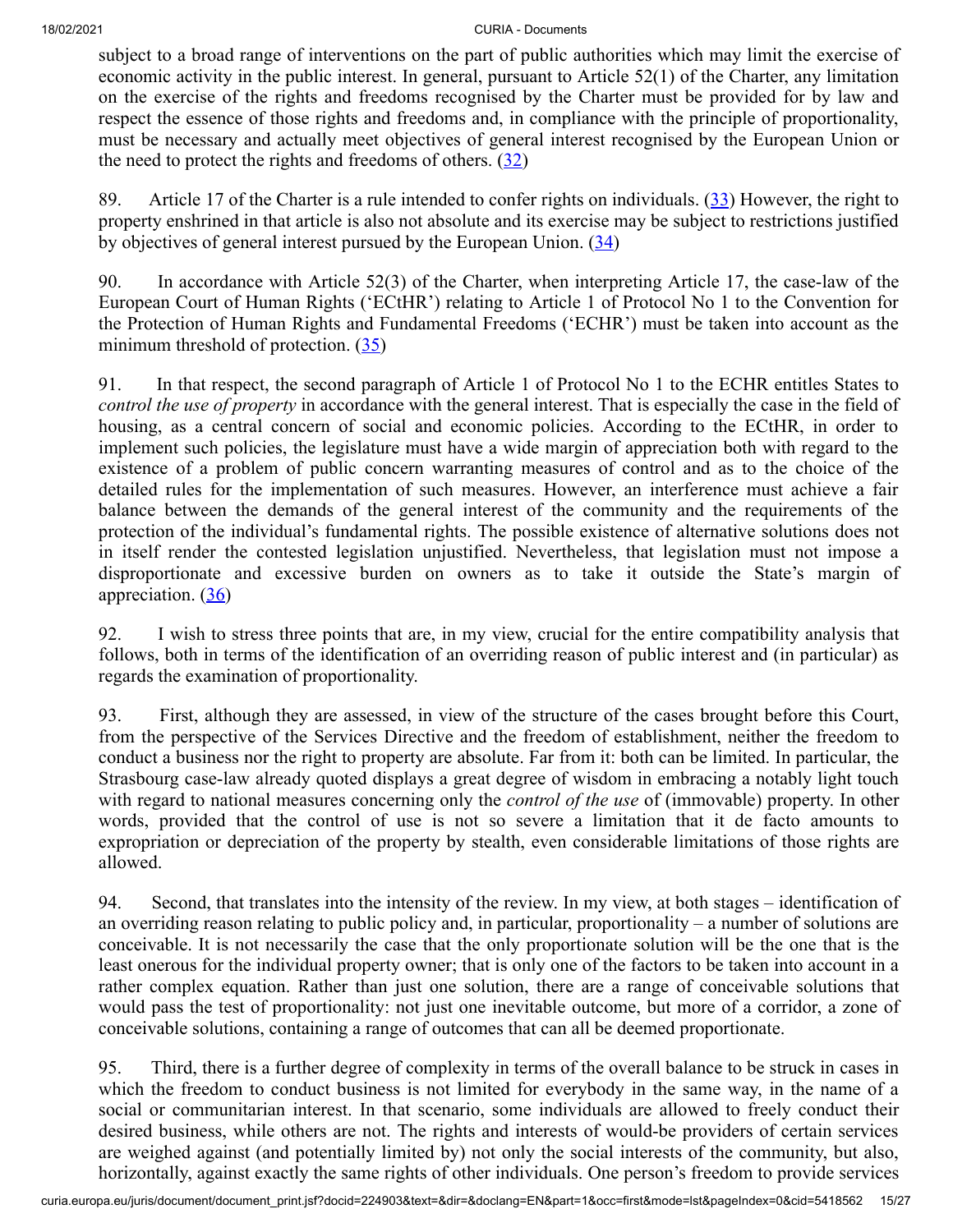thus competes with the interest of others wishing to in provide exactly the same service. In a world of scarce resources, capacities, and authorisations, the price of granting access to one person can often be denying the same to his or her neighbour.

### *1. Overriding reason relating to the public interest*

96. Article 9(1)(b) of the Services Directive requires that the need for an authorisation scheme is justified by an overriding reason relating to the public interest. Article  $10(2)(b)$  requires that the criteria on which authorisation schemes are based are themselves justified by such an overriding reason. In view of the fact that the exact same wording is used in both provisions in this specific respect, I believe that the existence of an acceptable public interest can be assessed jointly for both purposes: the need to establish an authorisation scheme under Article 9, as well as the criteria contained therein under Article 10.

97. The Appellants consider that there is no overriding reason relating to the public interest that could justify the provisions at issue. The other participants to the proceedings before the Court have mentioned several possible grounds of justification, namely combating a housing shortage; offering affordable and sufficient housing; social housing policy; the protection of the urban environment; resisting pressures on land; the protection of consumers; the efficiency of tax inspections; fair trading; and the protection of the recipients of housing services.

98. According to the City of Paris and the French Government, the aim of the provisions at issue is primarily to combat housing shortages (and, in that connection, rising prices) in certain locations (usually tourist hot spots), which are due, at least in part, to the fact that owners tend to prefer to let their residential premises for short stays rather than long stays.  $(37)$  $(37)$ 

<span id="page-15-0"></span>99. Without wishing to comment upon or to discount in any way any of the other aims suggested in the course of these proceedings, I have no hesitation in accepting that combating a structural housing shortage, on the one hand, and the protection of the urban environment, on the other, can indeed be put forward in order to justify, together or separately, both the establishment of the authorisation scheme – under Article  $9(1)(b)$  – and its concrete shape and the conditions contained therein – under Article 10(2)(b).

100. Article 4(8) of the Services Directive explicitly recognises the protection of the urban environment and social policy objectives as overriding reasons relating to the public interest. Those aims are already so broadly phrased that they can certainly encompass more specific objectives falling thereunder.

<span id="page-15-1"></span>101. Furthermore, recital 40 of the Services Directive makes clear that the concept of 'overriding reasons relating to the public interest' has been developed by the Court and 'may continue to evolve'. In that respect, albeit in the context of free movement of capital, the Court has accepted a number of possible grounds for justification that are relevant for the present disputes. In particular, it explicitly accepted grounds connected to housing policy in order to resist different types of pressure on land. [\(38](#page-24-8)) The Court has also accepted requirements guaranteeing sufficient housing for certain categories of the local population or the less well-off ([39\)](#page-24-9) and national provisions aiming at maintaining the viability of the city centre of a commune in the interests of good town and country planning.  $(40)$  $(40)$  The Court has also already taken into account 'certain features specific to the situation on the national market in question in the main action, such as a structural shortage of accommodation and a particularly high population density'.  $(41)$  $(41)$ 

<span id="page-15-4"></span><span id="page-15-3"></span><span id="page-15-2"></span>102. The fact that there is already enough support in the case-law of the Court for accepting that the aims of combating a structural housing shortage and the protection of the urban environment should not detract from the fact that both of them are also warranted regardless of the existence of such case-law. As already stated, the category of 'overriding reasons relating to the public interest', like any other category of 'legitimate aims', is not a static, closed list. In the context of the Services Directive, Article 4(8) clearly contains just a sample, preceded by the word 'including'.

103. In sum, combating a housing shortage and seeking to ensure the availability of sufficient and affordable (long-term) housing (in particular in large cities), as well as the protection of the urban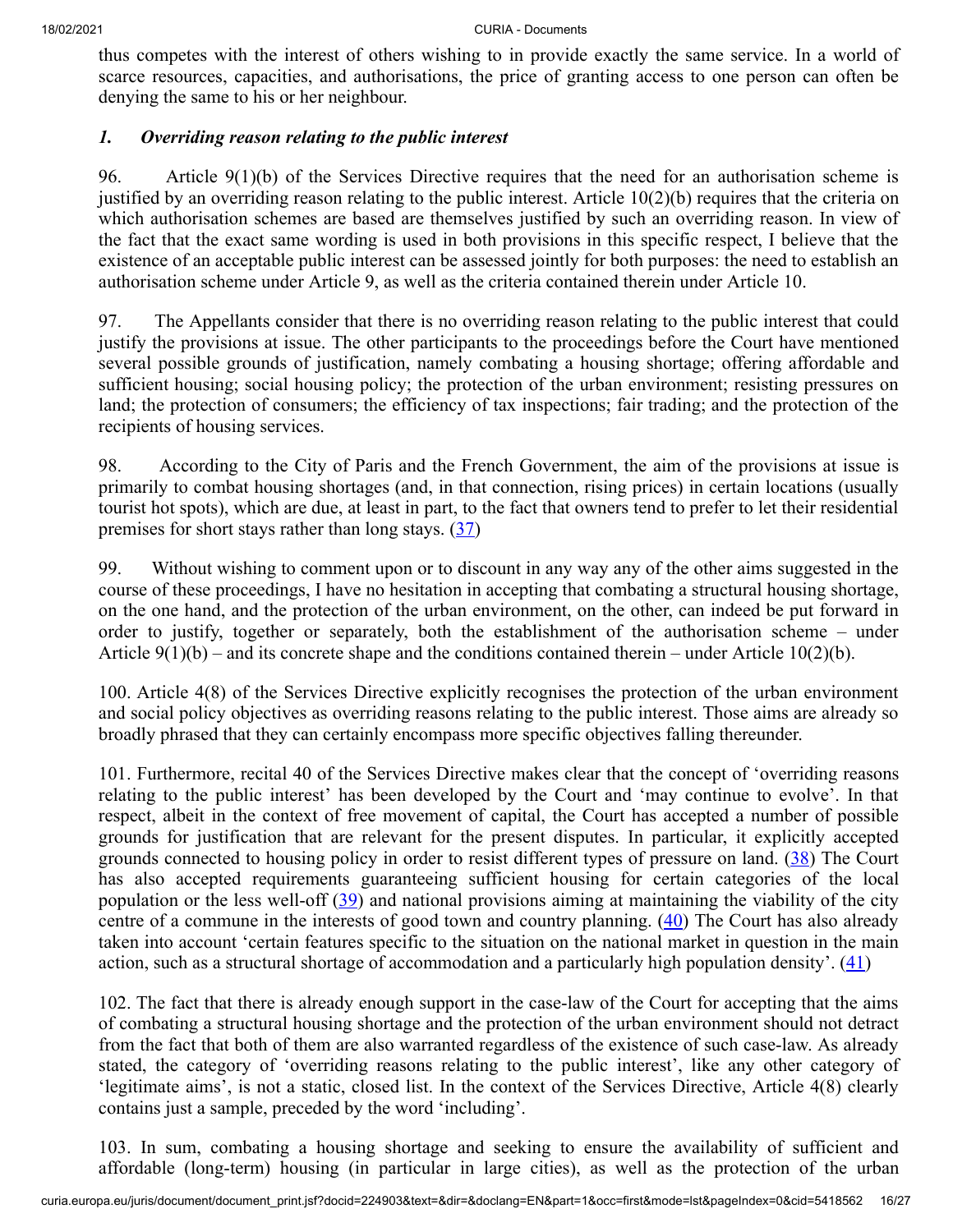environment, are valid justifications for the establishment of authorisation schemes broadly based on social policy. Such reasons can equally be invoked to justify the criteria of an authorisation scheme.

104. However, since both the French Government and the City of Paris invoked primarily the aim of combating (long-term) housing shortages in certain areas for both the need to introduce the authorisation scheme as such and its individual conditions, in particular the contested offset requirement in the City of Paris, I shall now turn to the examination of the proportionality of the means chosen in the light of that particular objective.

### *2. Proportionality*

105. Under Article 9(1)(c) of the Services Directive, the establishment of an authorisation scheme is lawful if the objective pursued cannot be attained by means of a less restrictive measure, in particular because an a posteriori inspection would take place too late to be genuinely effective. Pursuant to Article 10(2)(c), the conditions or criteria for granting authorisation must be proportionate to the public interest objective pursued.

106. The Appellants argue that the authorisation scheme at issue is not suitable to achieve the aim of combating the shortage of housing inasmuch as it does not necessarily dissuade owners from offering their premises as short-term furnished lettings. The Appellants are of the opinion that, in Paris, the offset requirement is overly restrictive and makes it difficult, or even impossible, to let furnished premises to tourists. Less restrictive legal mechanisms could have been contemplated, such as the establishment of a tax. The City of Paris is of the view that no less onerous measure could achieve the aim pursued, be it a declarative system or a limitation of the number of nights during which furnished premises can be let for short stays.

107. The governments of the Member States that have taken a position on proportionality are of the view that the provisions at issue are suitable and proportionate.

108. The Commission considers that the referring court has not provided sufficient information in order to determine whether the (national) rules at issue are proportionate. However, some elements suggest that those provisions may actually be proportionate, such as the exclusion from their scope of owners' main residence, the offset mechanism, the municipal implementation and the option to introduce temporary authorisations.

<span id="page-16-0"></span>109. Proportionality entails that the measures at issue are suitable for ensuring the achievement of the objective pursued, do not go beyond what is necessary to achieve that objective and that other less restrictive measures do not enable the same result to be achieved.  $(42)$  $(42)$ 

110. In my view, whilst the establishment of the authorisation scheme under Article 9(1) of the Services Directive is proportionate, the proportionality of the offset requirement, being the key condition for the granting of authorisation, is somewhat more questionable in the light of Article 10(2).

## *(a) Proportionality of the need for authorisation under Article 9(1)(c)*

111. First, as expressly stated in Article 9(1)(c) of the Services Directive, an authorisation scheme will typically be proportionate when *ex post* inspections are not sufficient to reach the aim pursued.

112. Second, in order to be proportionate, the determination of whether there is a need for an authorisation scheme should be based on specific data concerning the housing market in the cities where the establishment of such an authorisation scheme is envisaged. The Commission stated at the hearing that national schemes ought to be based on specific evidence regarding the housing market situation. I agree. However, without wishing to downplay the relevance of such evidence for the national arrangements, such evidence is paramount at local level, precisely for the purposes of finding a proportionate solution in view of the specific local circumstances.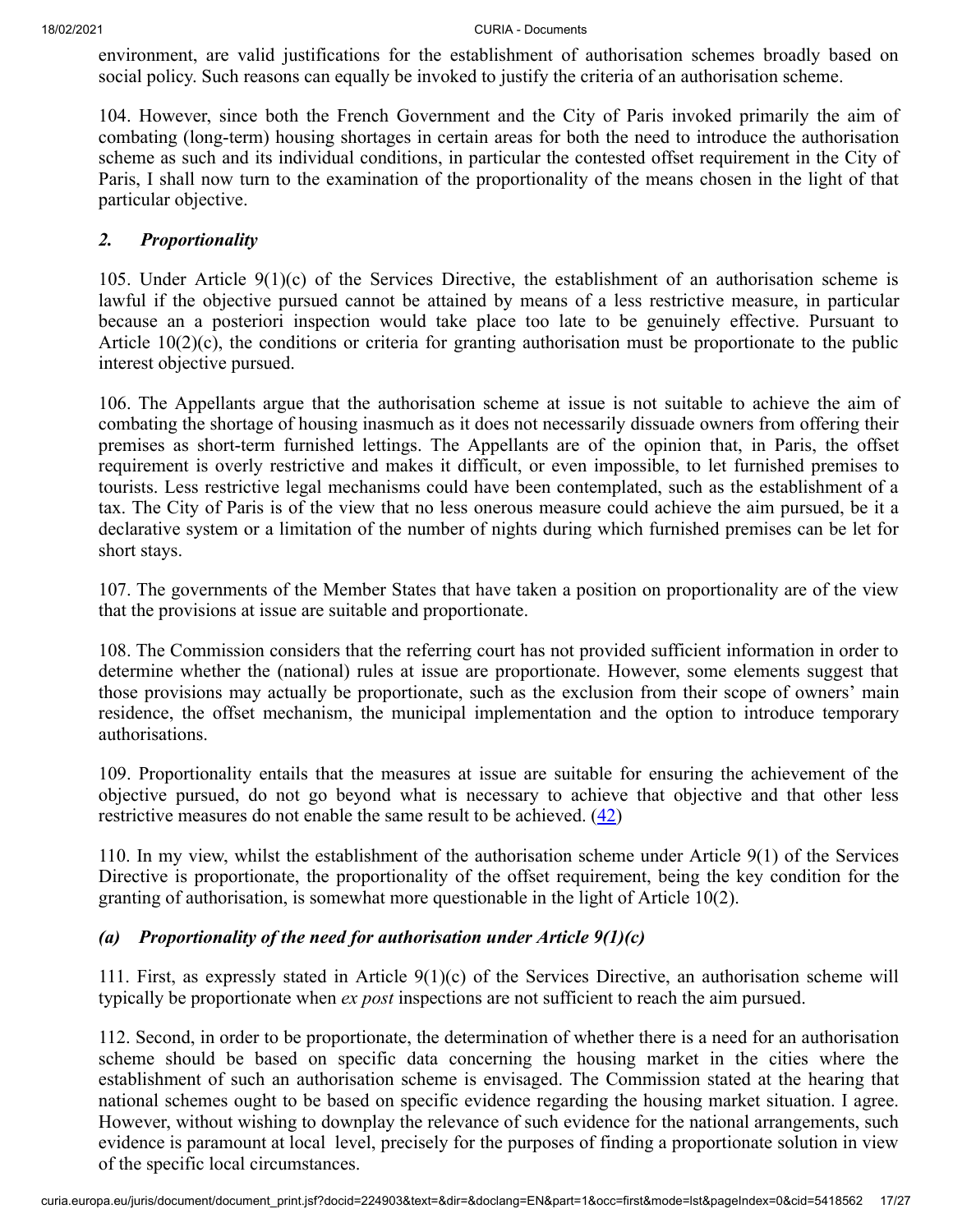<span id="page-17-0"></span>113. Third, authorisation schemes must be fair and open to all in terms of access to the short-term housing market. As required under Article 9(1)(a), authorisation schemes cannot be discriminatory. Discrimination on grounds of nationality  $(43)$  $(43)$  is not the only form of discrimination that is excluded. The fact that the directive applies to purely internal situations (within Chapter III) suggests that the non-discrimination criteria apply more broadly to other grounds, such as those mentioned in Article 21(1) of the Charter.

114. In that context, I do not see anything that would cast doubt on the need to establish an authorisation scheme per se, in view of the stated aim of combating a housing shortage and preserving the long-term housing market.

115. First, if the aim is to maintain the availability of certain goods or services on a particular market (long-term housing), then *ex post* inspections, by which time it will inevitably be found that those goods or services have left that market to move to another, apparently more profitable, market (short-term housing), would certainly be anything but effective. Thus, if the aim is regulating or preventing market exit, then *ex ante* authorisations to exit are inevitable.

<span id="page-17-2"></span><span id="page-17-1"></span>116. Second, although there might be disagreement as to the conclusions to be drawn from the data assembled by the French Government and the City of Paris, there is no denying that a problem exists. The French Republic has devised a solution to that problem, which, as far as the need to subject property owners to an authorisation scheme is concerned, has incorporated proportionality into its design. It contains several flexibility mechanisms. In particular, its territorial scope is limited to cities with more than 200 000 inhabitants  $(44)$  $(44)$  and an authorisation is not needed for the letting of a main residence.  $(45)$  $(45)$  In addition, it would appear that cities may also establish a temporary authorisation scheme, which cannot be subject to an offset, allowing natural persons to let residential premises for short periods to a transient clientele which does not take up residence there.

117. Third, it has not in any way been suggested that only certain owners of property would be subject to the authorisation scheme, thus making the authorisation scheme in itself discriminatory. The authorisation scheme is applicable to anyone wishing to let on a short-term basis in Paris.

118. Admittedly, apart from the establishment of an authorisation scheme, a range of other measures could certainly also help to achieve the aim pursued by the national legislation. A city confronted with a longterm housing shortage due to the letting of furnished premises for short stays could decide to impose a tax on the owners or tenants for premises that are rented out for a few days or weeks; a cap on the number of overnight stays per year; or a maximum proportion of premises that can be rented for short stays, and so on.

119. However, I am not sure that any of those solutions would, by definition, be more effective than the crude simplicity of an *ex ante* authorisation scheme. If the aim is indeed to limit (or to redirect) supply and, by denying authorisations for short-term letting, to keep a certain critical amount of housing for the long-term rental market, then what could be more effective than an authorisation scheme? To tax (presumably heavily) the undesired service? Such a tax is likely to be immediately challenged as a (disproportionate) restriction in its own right. Moreover, it is likely to distort further other markets, while simply not solving the initial problem: an immediate long-term housing shortage.

<span id="page-17-3"></span>120. In sum, authorisation schemes are clearly a means permitted by the Services Directive. [\(46](#page-25-6)) In the specific context of the present cases, I see nothing that would render an authorisation scheme disproportionate per se. Finally, in general terms, unless it is simply not possible to explain rationally why an authorisation scheme was established, or it is clearly discriminatory, such schemes, in particular in the special area of social choices relating to housing policy, are likely to be firmly within the permissible corridor of proportionate outcomes. ([47\)](#page-25-7)

## <span id="page-17-4"></span>*(b) Proportionality of the offset requirement under Article 10(2)*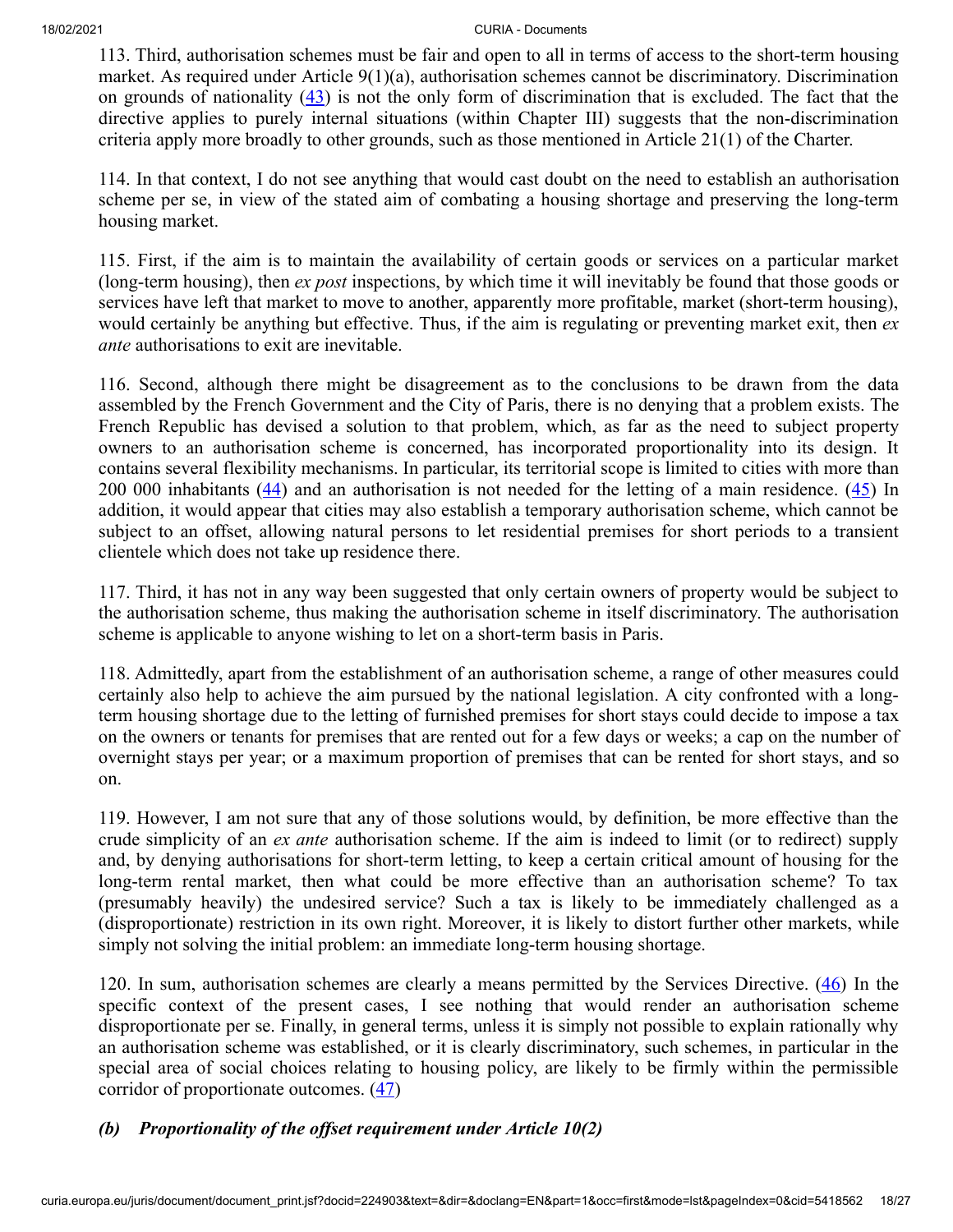<span id="page-18-0"></span>121. It should be noted at the outset that, in structural terms, the national provisions on authorisation schemes allow for the establishment of proportionate authorisation schemes by large French cities. The fact that 'conditions for granting authorisation are set by decision of the municipal council, in the light of social diversity objectives, according to, inter alia, the characteristics of the markets for residential premises and the need to avoid exacerbating the housing shortage' [\(48](#page-25-8)) underlines the empowerment of the local level. The requirement to take into account the specific features of the local housing market is likely to guarantee that each authorisation scheme is tailored to local circumstances, so that, in theory, it would not go beyond what is necessary to combat the housing shortage.

122. That said, it is difficult to assess the actual proportionality of the specific authorisation scheme at issue, and in particular of the criteria and conditions on which that scheme is based under Article 10(2) of the Services Directive.

123. In its order for reference, the referring court focuses on the national provisions, leaving the municipal level out of the picture. In addition, the order for reference as a whole is rather economical as to the amount of information and the level of detail provided. The Court has little information available to it regarding the functioning of the specific rules of the City of Paris. As a consequence, the Court is illequipped to determine whether the criteria laid down in Article 10(2) of the Services Directive are fulfilled.

<span id="page-18-1"></span>124. It is therefore primarily for the referring court, in view of the distribution of tasks between this Court and national courts, to assess the compatibility of the conditions for authorisation under national law with Article 10(2) of the Services Directive.  $(49)$  $(49)$  The general guidance that this Court can provide to assist the referring court, based on the documents relating to the main proceedings and on the written and oral observations that have been submitted to the Court,  $(50)$  $(50)$  will necessarily be commensurate with the level of information provided by the referring court.

<span id="page-18-2"></span>125. Of the conditions and criteria in the authorisation scheme that are potentially relevant, there was one that emerged relatively clearly from the Paris municipal rules: the offset requirement. The compatibility of that requirement with the Services Directive, in the specific way in which it has been enacted by the City of Paris, will be for the referring court to assess. Based on the arguments presented before this Court, it seems that particular attention would have to be paid to the compliance of the offset requirement with Article 10(2)(c) (proportionality), but also with Article 10(2)(a) (prohibition of discrimination).

126. It would appear from the written submissions of the Appellants and of the City of Paris, and from the discussion at the hearing, that, in Paris, offsetting is *compulsory* in order to obtain the authorisation to let furnished accommodation for short stays. Subject to verification by the referring court, in practice, a person seeking to let his or her furnished flat for a short duration, for instance, to an American in Paris, must buy commercial premises (not just anywhere in Paris, but in the same arrondissement (district) or even neighbourhood) of the same size as the flat (or even twice the size in certain areas under housing pressure) and turn them into residential premises.

127. Prima facie, the way in which that compulsory offset is devised is very effective in order to attain the aim pursued: to keep roughly the same amount of housing space for the long-term housing market. But it is perhaps so effective that it begins, in a way, to completely defeat the purpose of asking for an authorisation in the first place. If an owner has to substitute the apartment that he or she wishes to take off the long-term residential market by providing the same or apparently an even greater amount of square meters and making it available to the same market, why bother taking the first apartment off that market in the first place? Can such a condition be considered proportionate?

128. As stated by the City of Paris at the hearing, an owner of a number of properties or a property developer should not find it too difficult to fulfil the offset requirement. Thus, as far as they are concerned, it is likely that such a requirement does not make the authorisation scheme of the City of Paris disproportionate.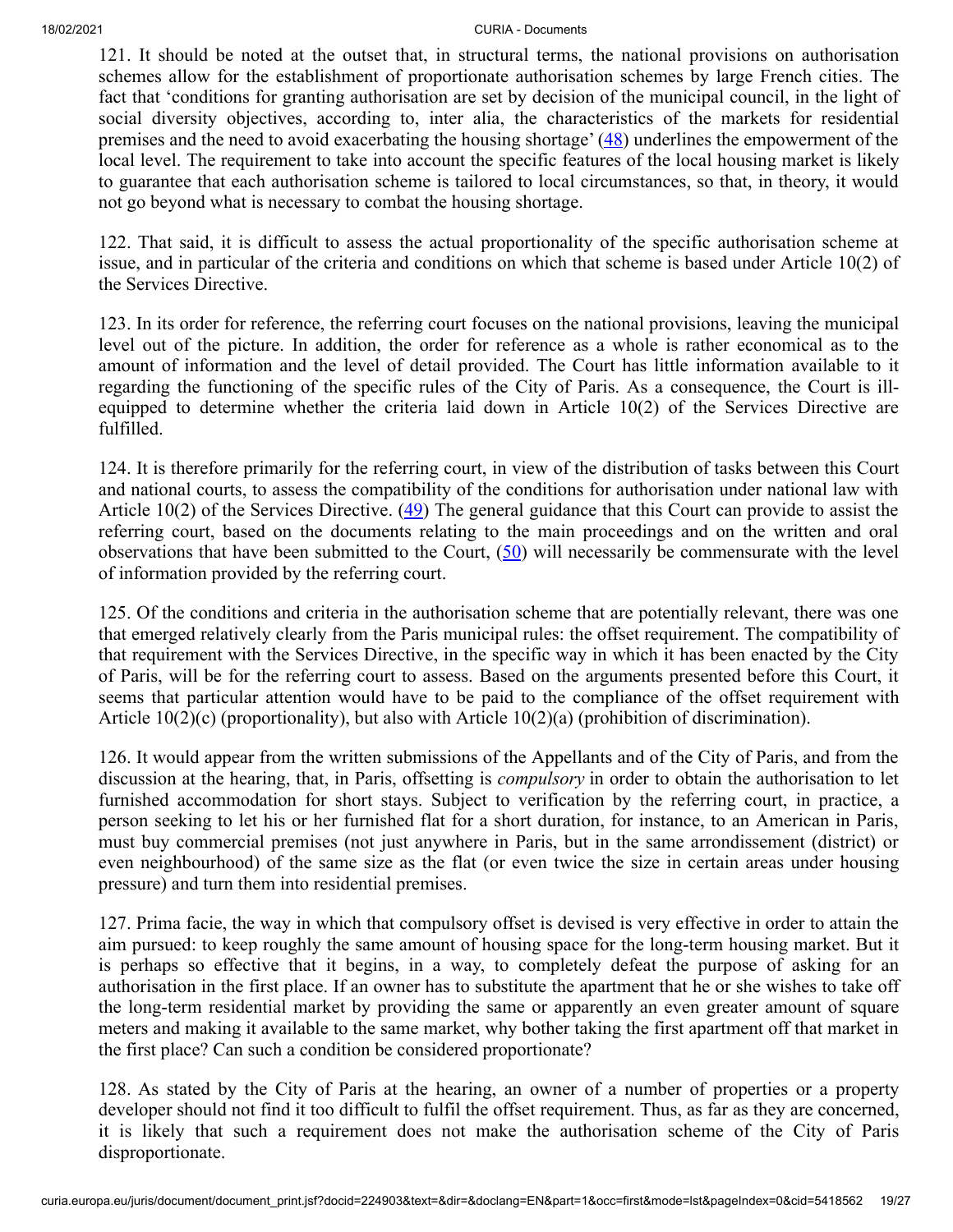129. However, that observation raises another issue: is the offset requirement devised by the City of Paris also proportionate with regard to 'non-professional owners', typically natural persons owning just one extra flat, and their conditions of access to the short-term letting market for furnished accommodation?

130. The example that springs to mind is a non-professional landlord who happens to own a 20  $m<sup>2</sup>$  studio in the heart of Paris, which is not his or her main residence, since that individual lives on the outskirts of the city. Since the authorisation scheme and its key offset condition applies to all owners, such landlords must also buy a commercial premises in the same neighbourhood, of the same size or double, and turn it into (long-term) residential housing in order to let the small studio on the market of his or her choice. Is such a requirement also proportionate with regard to such property owners?

<span id="page-19-0"></span>131. That last question hints at the real issue that appears to arise from the conditions within the authorisation scheme. That issue can be framed either in terms of the proportionality of the offset requirement for certain social groups (under Article  $10(2)(c)$ ) or as an issue of discrimination (under Article 10(2)(a)). As already suggested above,  $(51)$  $(51)$  there is no reason to read the prohibition of discrimination in Article 10(2)(a) as involving discrimination on the basis of the nationality of the service provider only. It may also involve discrimination on other grounds, in particular those already listed in Article 21(1) of the Charter. Property is one of the grounds already listed.

<span id="page-19-1"></span>132. All this, including the actual operation of the offset requirement, will be for the referring court to verify. However, to my mind, it would be somewhat difficult to explain why access to an apparently rather profitable market for a certain type of service should in reality be reserved only for the better off, who can satisfy the offset requirement, and who would typically be legal persons or property developers, as suggested by the City of Paris. Unless that was indeed the intention behind the drafting of those rules,  $(52)$  $(52)$ why should effective access to such services  $(53)$  $(53)$  be reserved, metaphorically speaking, to those already playing Monopoly (*grandeur nature*)?

<span id="page-19-2"></span>133. All of these elements are ultimately for the referring court to address under Article 10(2) of the Services Directive. However, in concluding this section, I wish to make one general remark. While the Appellants at the hearing maintained that the offset requirement might be outdated and unsuitable in a digital economy, I do not share that view. In general and per se, an offset requirement could indeed be a way to address a housing shortage problem. It cannot be stated that that requirement is, in and of itself, incompatible with Article 10(2)(c) of the Services Directive.

134. It is possible to imagine a number of scenarios in which such a requirement may be proportionate in a municipal context, notably by carving out some exceptions to it, such as limiting the offset requirement to premises above a certain size; or limiting it to owners with more residential properties; or issuing temporary authorisations not subject to offset, which would be periodically reviewed and potentially redistributed.

<span id="page-19-3"></span>135. Finally, the overall logic of a corridor of proportionate outcomes [\(54](#page-26-0)) should also be applicable here, particularly when assessing the proportionality of the individual conditions. If sufficient leeway for locally adapted choices is not allowed, any of those conditions could ultimately be challenged since they will inevitably have the effect of stepping on somebody's toes. The bottom line is overall social fairness, and the adoption of non-discriminatory measures following evidence-based decision-making and a transparent legislative and deliberative process carried out within the community concerned.

<span id="page-19-5"></span><span id="page-19-4"></span>136. Within such a framework, local diversity as to the specific authorisation conditions is not only permissible; it is even desirable. If it is accepted that the local level is allowed to adopt rules and flesh out the conditions for authorisation schemes,  $(55)$  $(55)$  then the proportionality of such rules is likely to depend on the taking into account of the local circumstances and specificities. It is certainly true that such local divergences will create differences within a Member State in terms of access and the locally applicable regimes, an idea with which the Commission in particular showed some intellectual unease at the hearing. [\(56](#page-26-2)) That, however, is the necessary price to be paid for having a Union that respects regional and local self-government in its Member States pursuant to Article 4(2) TEU.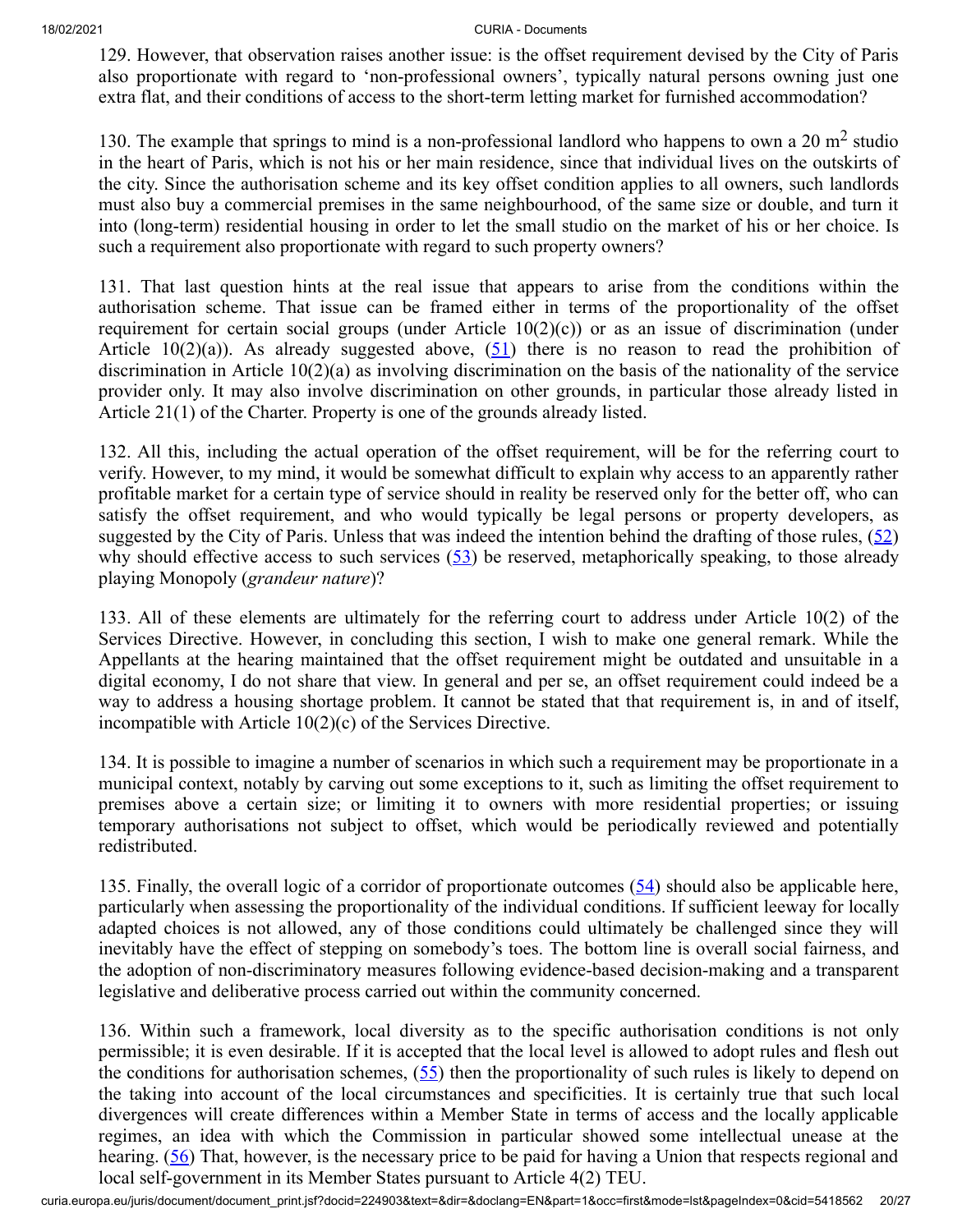#### *3. Compliance with other criteria under Article 10(2) of the Services Directive*

137. By Questions 5 and 6, the referring court essentially seeks to ascertain whether the two national provisions relating to the authorisation schemes at issue comply with the *specific* obligations of Article 10(2) of the Services Directive.

<span id="page-20-0"></span>138. In particular, in Question 5, the referring court enquires whether the concept of repeated letting of furnished accommodation for residential use for short periods to a transient clientele which does not take up residence there  $(57)$  $(57)$  is based on clear, unambiguous and objective criteria (Article 10(2)(d) and (e) of the Services Directive). Apart from the proportionality aspect that has just been addressed, I understand from Question 6 that the referring court wishes to determine whether the national provision empowering municipal councils to set the specific conditions for granting authorisation  $(58)$  $(58)$  is based on criteria that are themselves clear and unambiguous, objective, made public in advance, transparent and accessible (Article  $10(2)(d)$  to (g) of the Services Directive).

<span id="page-20-1"></span>139. The Appellants contend that the terms used by the legislation at issue are too imprecise, such as the notion of a 'short period' and of 'transient clientele which does not take up residence'. In addition, the conditions for obtaining the authorisation are not sufficiently clear. By relying on the objective of social diversity or on the need to avoid exacerbating the housing shortage, the legislation at issue enables the municipalities to decide on a discretionary basis the conditions under which authorisations are to be issued. The Appellants also claim that it is difficult in practice to access the deliberations of the municipal council even if they are published in the city hall and online. The former entails going to the city hall, while the latter is not sufficient because the website is not always updated and is not user-friendly.

140. According to the City of Paris and the French Government, the conditions are objective, known in advance, and fully accessible by various means. The French Government hints in particular at the fact that, at the time of the relevant facts, the notion of 'transient clientele which does not take up residence' was defined by Article D. 324-1 of the Tourism Code as clientele renting accommodation for one day, one week or one month.

141. The Commission considers that the notions used in the French legislation are not precise and transparent enough with regard to the cumbersome administrative procedure provided for therein.

142. If the information and detail provided by the referring court with regard to the issues addressed previously in this Opinion are scarce, I must admit that with regard to these particular questions of the referring court, there is virtually nothing to go on with in the order for reference. It is also apparent from the arguments of the various parties to these proceedings that made any submissions on those issues, that they differ as regards the rules (national or municipal) that are relevant to the assessment of compliance with the specific obligations laid down by Article 10(2)(d) to (g) of the Services Directive. While some of them look at the alleged vagueness of notions in the national legislation, others discuss the way in which the local ordinances are published.

143. In those circumstances, I can only provide a few relatively vague and abstract remarks. I understand the concept of *clarity* in Article 10(2) as referring to the need to make criteria easily understandable for everybody by avoiding ambiguous language. *Objective* criteria aim at ensuring that all operators are treated fairly and impartially and that applications are assessed on their own merits. *Transparency*, *accessibility* and *publicity* guarantee that the authorisation scheme is comprehensible for all potential applicants and that the different steps in the procedure are known in advance.  $(59)$  $(59)$ 

<span id="page-20-2"></span>144. Admittedly, Article L. 631-7, sixth paragraph, of the Construction and Housing Code (the 'repeated' letting of furnished accommodation for residential use for 'short periods' to a 'transient clientele which does not take up residence there') contains somewhat vague concepts. But that is entirely understandable in view of the fact that it is supposed to leave some leeway for the municipal councils to specify further the meaning of those concepts.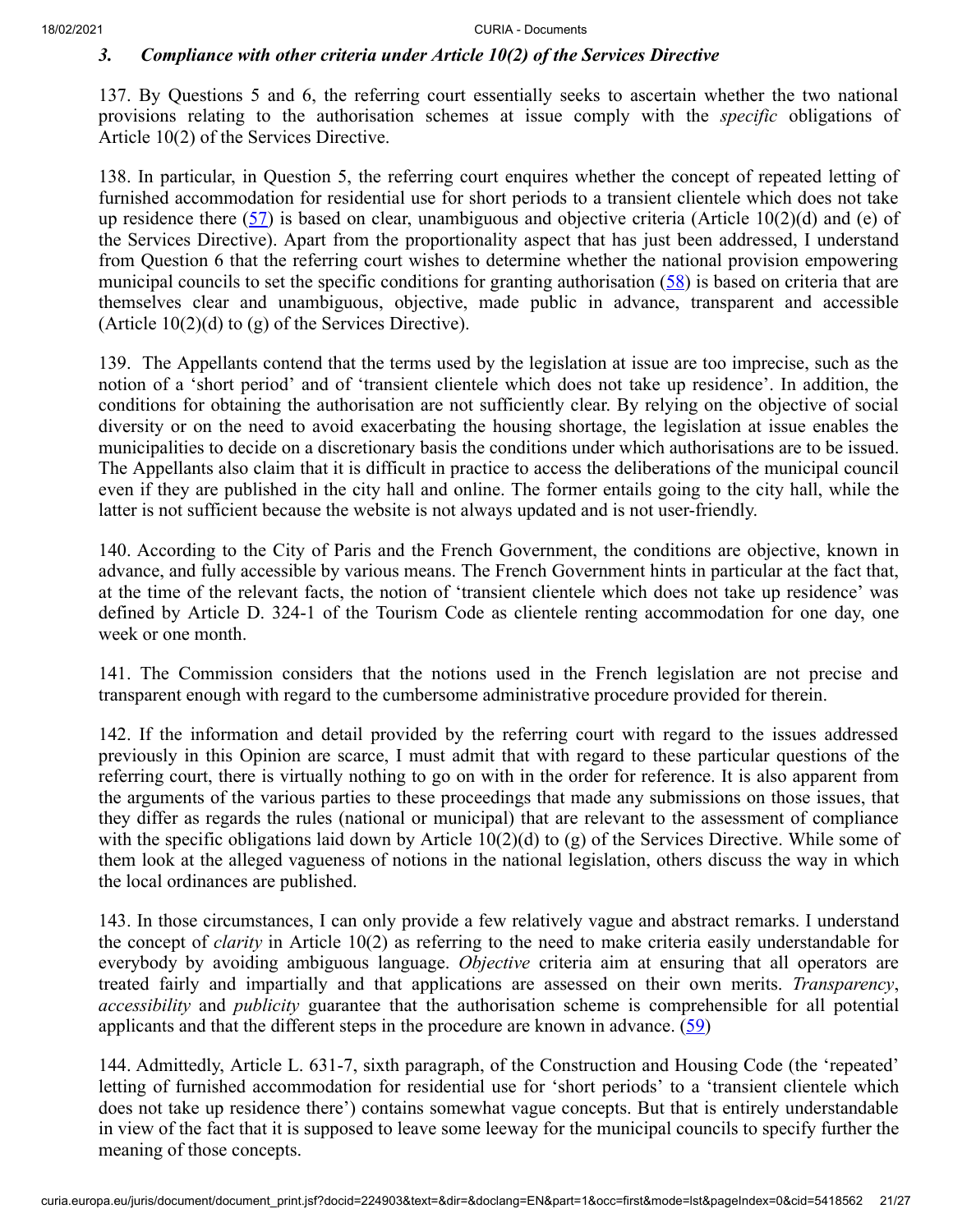<span id="page-21-3"></span>145. I do not think that this Court should engage in abstract essays on what might reasonably be covered by the notion of 'short periods', ([60\)](#page-26-6) which is key for the purposes of cases concerning the *short-term* letting of furnished accommodation. It can only be suggested that if a few days or a few weeks obviously fall within the natural meaning of 'short periods', that would probably not be the case for periods stretching beyond several months, nor, a fortiori, for an entire year. Presumably, the longer the period, the less suitable the authorisation scheme. Beyond a certain period, it is doubtful that such a scheme would continue to be suitable for achieving the aim of combating a *long-term* housing shortage. However, a number of (different) solutions are of course entirely permissible within the realm of the reasonable and thus proportionate.

146. Finally, as regards accessibility and publicity, I fail to see the Appellants' point as to why it is not sufficient to have the municipal rules published in the city hall and online on the City of Paris website. Beyond that general statement, it is not the role of this Court to become a substitute web-master (or *arbiter webelegantiae*) for the City of Paris website, by engaging in discussion of whether or not that interface is sufficiently updated and accessible to everyone, in particular to potential applicants for authorisation.

## **V. Conclusion**

147. I propose that the Court answer the questions posed by the Cour de cassation (Court of Cassation, France) as follows:

- Directive 2006/123/EC of the European Parliament and of the Council of 12 December 2006 on services in the internal market is applicable to national and municipal provisions governing access to the service consisting in the repeated letting for short periods, for consideration, including on a non-professional basis, of accommodation for residential use to a transient clientele which does not take up residence there;
- If such national and municipal provisions establish a procedure for obtaining a decision allowing access to the provision of such services, those provisions constitute an authorisation scheme pursuant to Articles 9 to 13 of Directive 2006/123;
- Article 9(1)(b) of Directive 2006/123 is to be interpreted as meaning that the objective of tackling a shortage of long-term housing constitutes an overriding reason relating to the public interest capable of justifying a national measure which requires authorisation to be obtained, in certain geographical areas, for the repeated letting of accommodation for residential use for short periods to a transient clientele which does not take up residence there;
- Directive 2006/123 is to be interpreted as allowing national and municipal provisions that subject to authorisation the repeated letting of furnished accommodation for residential use for short periods to a transient clientele which does not take up residence there, provided that those provisions comply with the requirements laid down by Article 10(2) of Directive 2006/123, in particular with the conditions of proportionality and non-discrimination, which is for the referring court to verify.
- <span id="page-21-0"></span>[1](#page-0-0) Original language: English.

<span id="page-21-1"></span>[2](#page-0-1) See, notably, judgment of 19 December 2019, *Airbnb Ireland* (C‑390/18, EU:C:2019:1112), concerning Airbnb; and judgments of 20 December 2017, *Asociación Profesional Elite Taxi* (C‑434/15, EU:C:2017:981), and of 10 April 2018, Uber France (C‑320/16, EU:C:2018:221), concerning Uber.

<span id="page-21-2"></span>[3](#page-0-2) Directive of the European Parliament and of the Council of 12 December 2006 (OJ 2006 L 376, p. 36).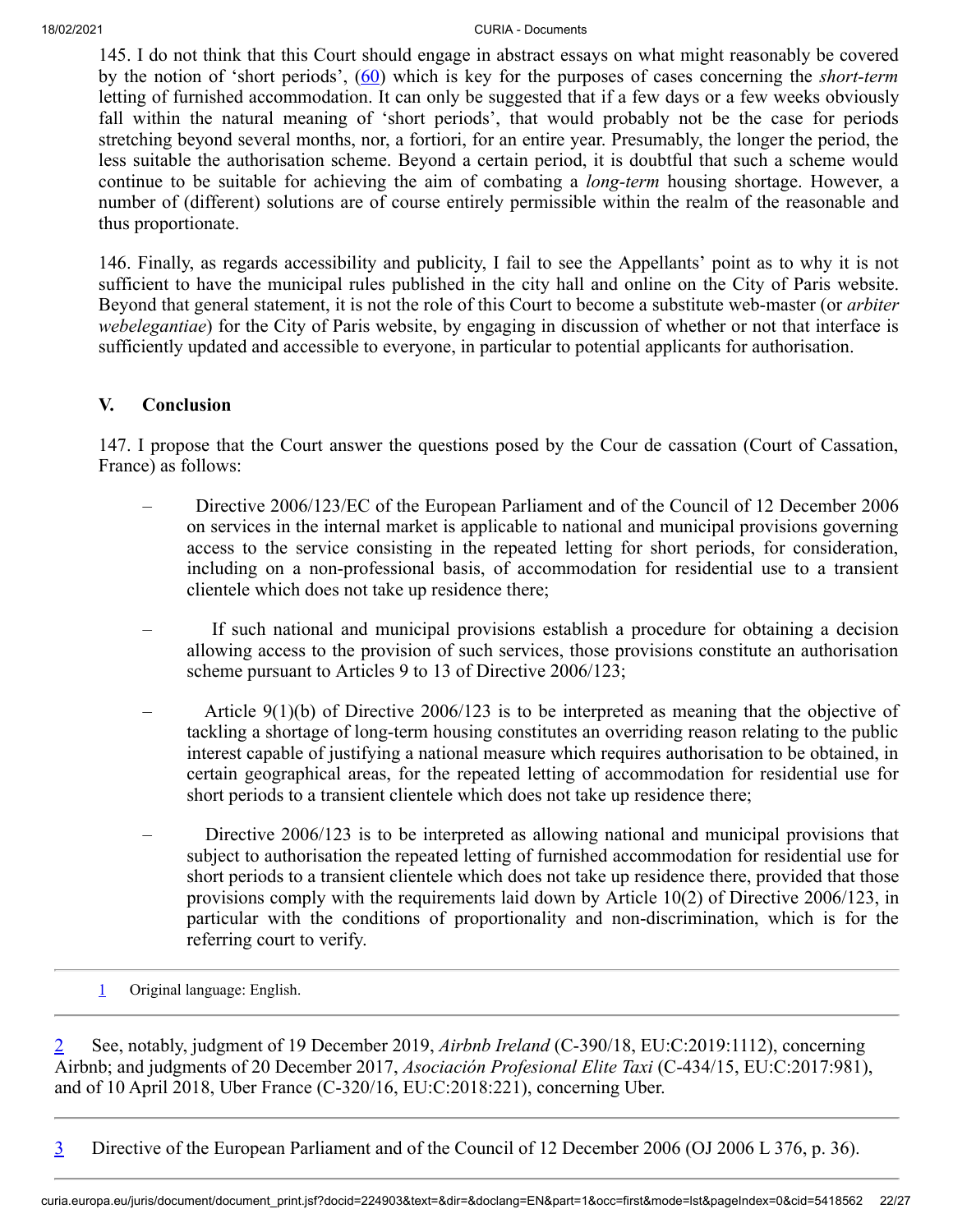<span id="page-22-1"></span><span id="page-22-0"></span> $\overline{5}$  $\overline{5}$  $\overline{5}$  While the national legislation lays down the general condition of a prior authorisation to let furnished accommodation for short-term stays, the municipal rules are to flesh them out in accordance with Article L. 631- 7-1, fourth paragraph, of the Construction and Housing Code. That article empowers the municipal council to set the conditions for granting authorisations and determining the offset requirements by quartier (neighbourhood) and, where appropriate, by arrondissement (district).

<span id="page-22-2"></span>[6](#page-7-2) See further points 81 to 85 of this Opinion.

<span id="page-22-3"></span>The French Government noted at the hearing, without being contradicted by any other party on this point, that short-term letting of furnished accommodation was on average 1.8 times more profitable than long-term letting of furnished accommodation.

<span id="page-22-4"></span>[8](#page-8-1) It has, however, an interpretative value. See, to that effect, judgment of 23 December 2015, Hiebler (C‑293/14, EU:C:2015:843, paragraph 32).

<span id="page-22-5"></span>[9](#page-8-2) 'Member States will have to ensure that the rules of the Services Directive apply to a wide variety of activities, whether provided to business or to consumers … [such as] … rental and leasing services …, etc.' European Commission (Directorate-General for the Internal Market and Services), Office for Official Publications of the European Communities, 2007, p. 10.

<span id="page-22-6"></span>[10](#page-9-0) See Opinion of Advocate General Szpunar in Joined Cases X and Visser (C‑360/15 and C‑31/16, EU:C:2017:397, points 130 to 139).

<span id="page-22-7"></span>[11](#page-9-1) See, to that effect, judgments of 12 July 2005, *Alliance for Natural Health and Others* (C‑154/04 and C‑155/04, EU:C:2005:449, paragraph 59), and of 21 December 2011*, Ziolkowski and Szeja* (C‑424/10 and C‑425/10, EU:C:2011:866, paragraphs 42 and 43). But see, for a more generous approach to the normative weight of a recital, judgment of 25 July 2018, *Confédération paysanne and Others* (C‑528/16, EU:C:2018:583, paragraphs 44 to 46 and 51).

<span id="page-22-8"></span>[12](#page-9-2) Otherwise, it would be indeed a rather singular drafting approach, to say the least, if that list were to be construed as a list of (block) exceptions to the scope of the directive, which could be added to at will and without any overall, guiding criteria as to their nature.

<span id="page-22-9"></span>[13](#page-10-0) Judgment of 30 January 2018, X and Visser (C‑360/15 and C‑31/16, EU:C:2018:44) ('*Visser*').

<span id="page-22-10"></span> $14$  Ibid., paragraph 124.

<span id="page-22-11"></span>[15](#page-10-2) Ibid., paragraphs 123 to 124.

<span id="page-22-12"></span>[16](#page-10-3) Apart from recital 9, first sentence, also insisting on access to, or the exercise of, a service activity, see Article 4(6) and Article 9(1) of the Services Directive.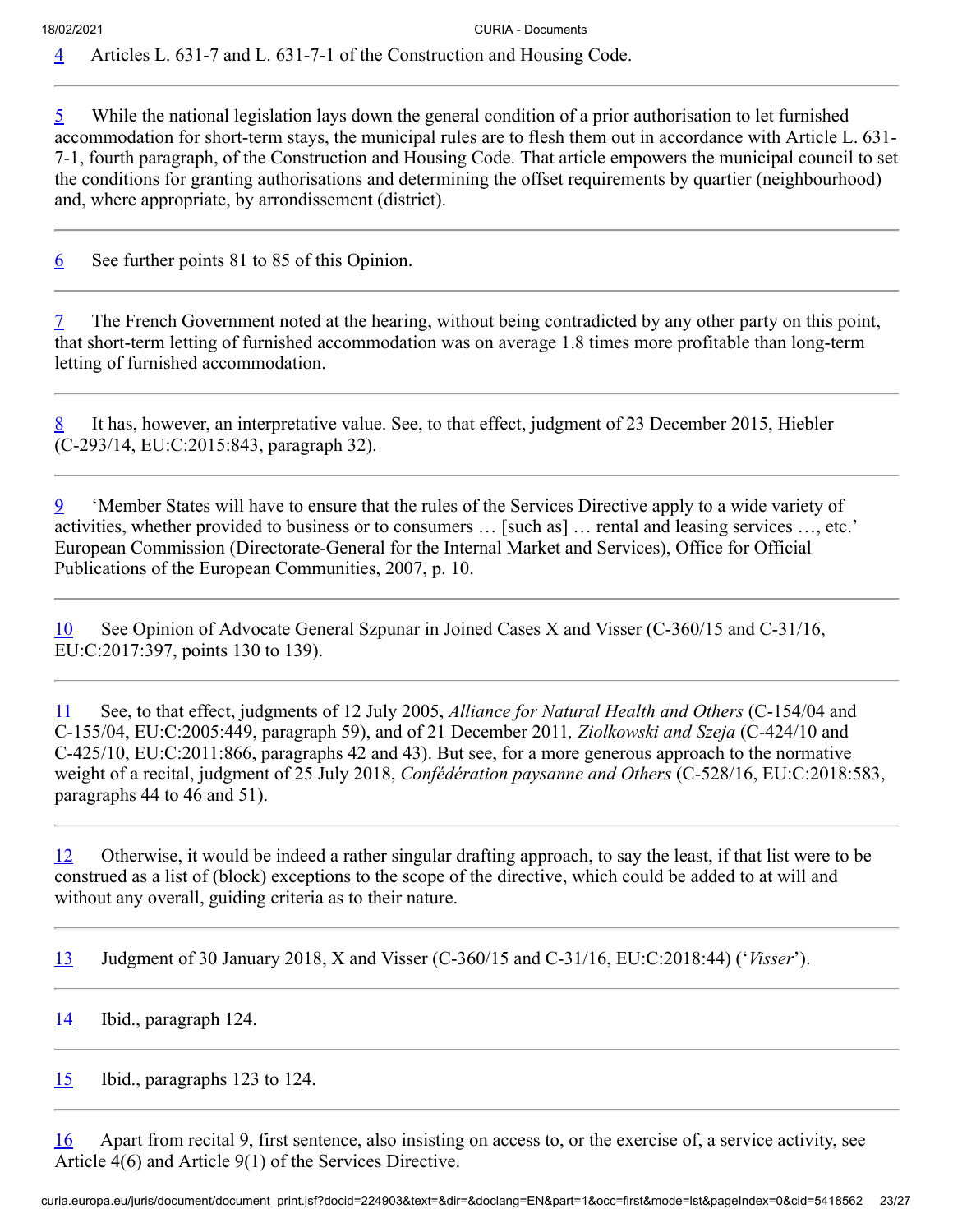<span id="page-23-0"></span>[17](#page-10-4) On the challenges posed by the peer-to-peer economy for legal regulation in general, see, for example, Conseil d'État, *Puissance publique et plateformes numériques: accompagner l'"ubérisation"*, Étude annuelle 2017, La Documentation Française, 2017.

<span id="page-23-1"></span>[18](#page-11-0) Regarding in particular authorisation regimes under provisions of the Treaties, see, for example, judgments of 24 March 2011, Commission v Spain (C-400/08, EU:C:2011:172, paragraphs 65 to 70), and of 22 June 2017, Unibet International (C‑49/16, EU:C:2017:491, paragraph 33 and the case-law cited).

<span id="page-23-2"></span>[19](#page-11-1) See *Visser*, paragraph 115.

<span id="page-23-3"></span>[20](#page-11-2) Judgment of 1 October 2015, Trijber and Harmsen (C-340/14 and C-341/14, EU:C:2015:641), where it was taken for granted that the two sets of rules at issue constituted authorisation schemes.

<span id="page-23-4"></span>[21](#page-11-3) See judgment of 14 July 2016, Promoimpresa and Others (C-458/14 and C-67/15, EU:C:2016:558, paragraph 41).

<span id="page-23-5"></span>[22](#page-11-4) See judgment of 26 September 2018, *Van Gennip and Others* (C‑137/17, EU:C:2018:771).

<span id="page-23-6"></span>[23](#page-11-5) See judgment of 4 July 2019, Kirschstein  $(C-393/17, EU:C:2019:563, paragraph 64)$ .

<span id="page-23-7"></span>[24](#page-11-6) See *Visser*, paragraphs 119 to 120.

<span id="page-23-8"></span>[25](#page-12-0) See *Visser*, paragraph 110.

<span id="page-23-9"></span> $\frac{26}{20}$  $\frac{26}{20}$  $\frac{26}{20}$  Above, points 31 to 35.

<span id="page-23-10"></span> $27$  Thus also reflecting the overall principle that unless absolutely necessary, access to the provision of services should not be made subject to any authorisation scheme (see above point 67).

<span id="page-23-11"></span>[28](#page-13-2) Some of those criteria have also been mentioned by the Court in the context of primary law provisions on freedom to provide services and freedom of establishment. See, to that effect, for example, judgments of 3 June 2010, *Sporting Exchange* (C‑203/08, EU:C:2010:307, paragraph 50 and the case-law cited), and of 13 February 2014, *Sokoll-Seebacher* (C‑367/12, EU:C:2014:68, paragraph 27), where the Court required prior authorisation schemes to be based on objective, non-discriminatory criteria which are known in advance by the undertakings concerned.

<span id="page-23-12"></span>[29](#page-13-3) As also confirmed by the Commission's *Handbook on implementation of the Services Directive*, at p. 26: 'the criteria established in Article 10(2) should apply to authorisation schemes governing access to and exercise of service activities *at all levels*'. My emphasis.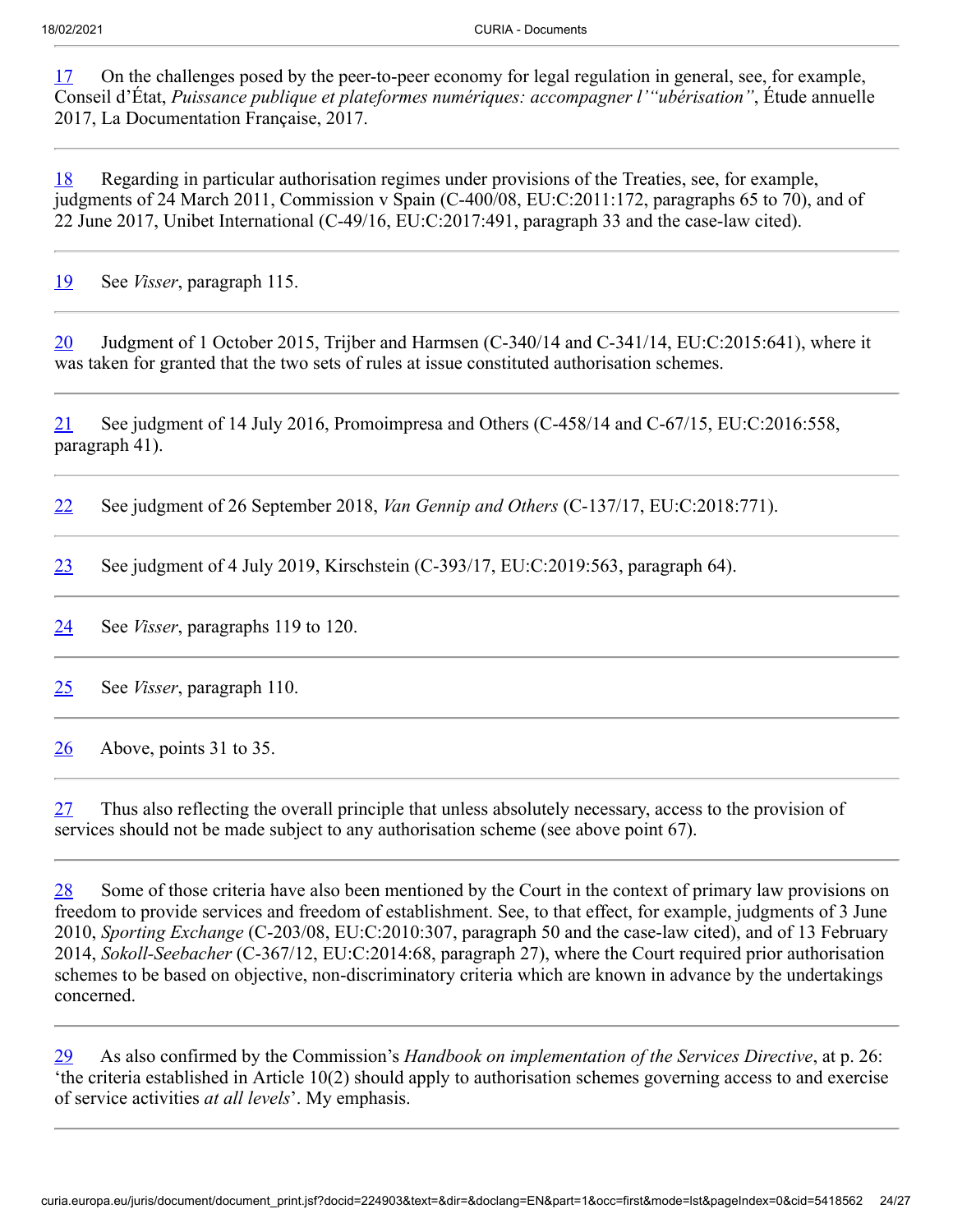<span id="page-24-0"></span>[30](#page-13-4) See, for example, judgments of 22 January 2013, Sky Österreich (C‑283/11, EU:C:2013:28, paragraph 42); of 17 October 2013, Schaible (C-101/12, EU:C:2013:661, paragraph 25); and of 4 May 2016, Pillbox 38 (C‑477/14, EU:C:2016:324, paragraph 155).

<span id="page-24-1"></span>[31](#page-13-5) See judgments of 22 January 2013, Sky Österreich (C‑283/11, EU:C:2013:28, paragraph 45 and the caselaw cited); of 17 October 2013, Schaible (C‑101/12, EU:C:2013:661, paragraph 28); and of 21 December 2016, AGET Iraklis (C‑201/15, EU:C:2016:972, paragraph 85).

<span id="page-24-2"></span>[32](#page-14-0) See, for example, judgments of 22 January 2013, Sky Österreich (C‑283/11, EU:C:2013:28, paragraphs 46 to 48), and of 20 December 2017, Polkomtel (C‑277/16, EU:C:2017:989, paragraph 51).

<span id="page-24-3"></span>[33](#page-14-1) See, for example, judgment of 21 May 2019, *Commission* v *Hungary (Usufruct over agricultural land)* (C‑235/17, EU:C:2019:432, paragraph 68 and the case-law cited).

<span id="page-24-4"></span>[34](#page-14-2) See, for example, judgment of 13 June 2017, Florescu and Others (C‑258/14, EU:C:2017:448, paragraph 51 and the case-law cited).

<span id="page-24-5"></span>[35](#page-14-3) See, for example, judgments of 15 March 2017, *Al Chodor* (C‑528/15, EU:C:2017:213, paragraph 37); of 13 June 2017, *Florescu and Others* (C‑258/14, EU:C:2017:448, paragraph 49); and of 12 February 2019, *TC* (C‑492/18 PPU, EU:C:2019:108, paragraph 57).

<span id="page-24-6"></span>[36](#page-14-4) See, for example, ECtHR, 19 December 1989, *Mellacher and Others v. Austria* (CE:ECHR:1989:1219JUD001052283, §§ 45, 48, 53 and 55), concerning rent reductions imposed by the State on owners for social purposes, leading to a deprivation of part of their income from the property; ECtHR, 19 June 2006, *Hutten-Czapska v. Poland* (CE:ECHR:2006:0619JUD003501497*,* §§ 167, 224 and 225), finding disproportionate the burden imposed upon landlords by a State rent-control scheme, notably aiming at combating the shortage of flats available for lease at an affordable level of rent in Poland; ECtHR, 26 September 2006, *Fleri Soler and Camilleri v. Malta* (CE:ECHR:2006:0926JUD003534905, §§ 60, 68 and 75), concerning a State measure subjecting the applicants' property to a continued tenancy; ECtHR, 12 June 2012, *Lindheim and Others v. Norway* (CE:ECHR:2012:0612JUD001322108, §§ 134 to 135), finding a disproportionate social and financial burden on the lessor due to the fact that lessees could demand an indefinite extension of ground lease contracts on unchanged conditions instead of redemption.

<span id="page-24-7"></span>[37](#page-15-0) It might be recalled that the French Government suggested at the hearing that short-term furnished letting was significantly more profitable than long-term letting (see above, footnote 7).

<span id="page-24-8"></span>[38](#page-15-1) See, for example, judgments of 23 September 2003, Ospelt and Schlössle Weissenberg (C‑452/01, EU:C:2003:493, paragraph 39), where the Court notably held that encouraging a reasonable use of the available land by resisting pressure on land is a valid social objective, and of 1 October 2009, Woningstichting Sint Servatius (C‑567/07, EU:C:2009:593, paragraphs 29 to 30 and the case-law cited), where the Court recalled that national rules may restrict free movement in the interest of objectives directed at resisting pressure on land or at maintaining, as a town and country planning measure, a permanent population in rural areas.

<span id="page-24-9"></span>[39](#page-15-2) See, for example, judgment of 8 May 2013, Libert and Others (C‑197/11 and C‑203/11, EU:C:2013:288, paragraphs 49 to 52).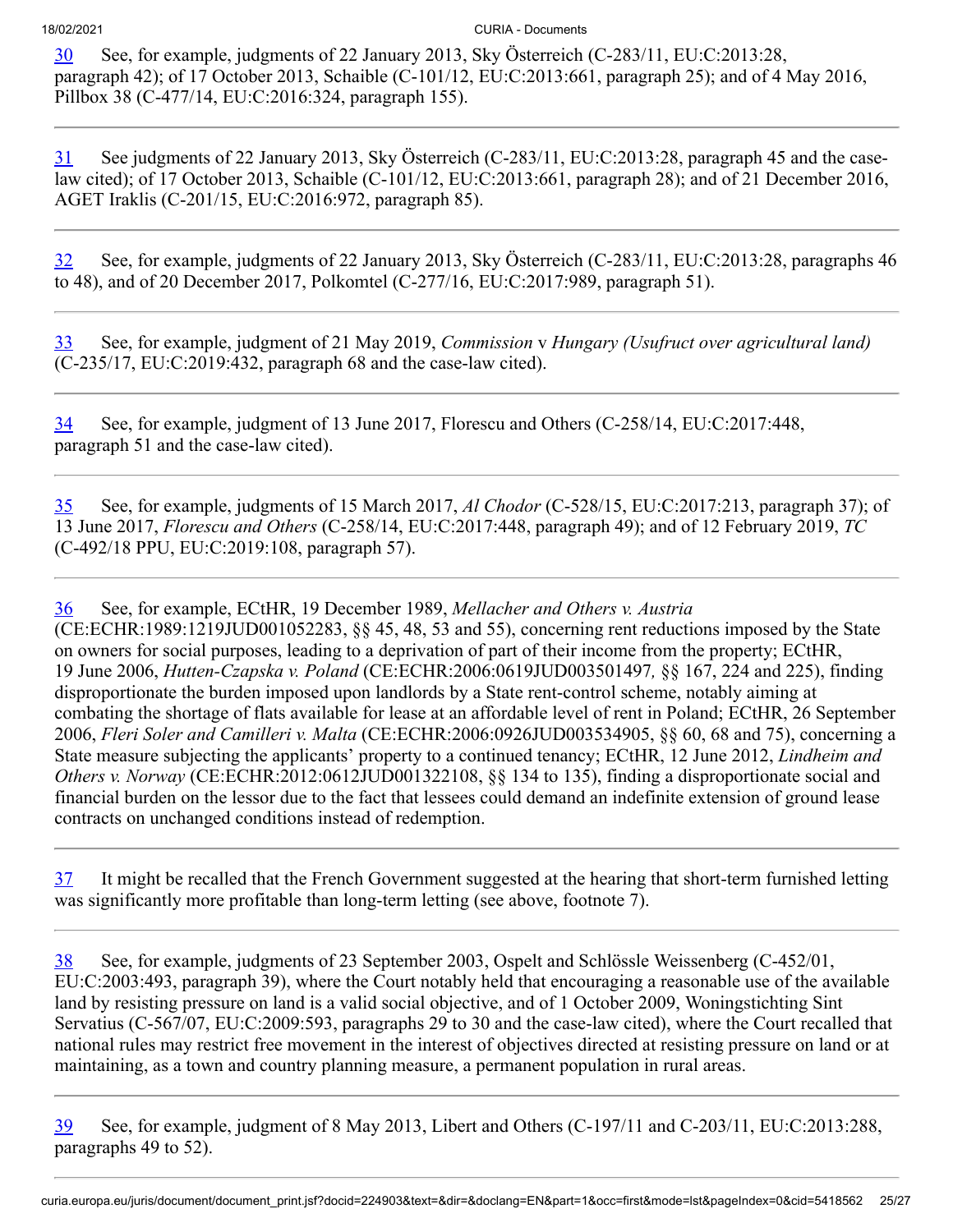<span id="page-25-0"></span>[40](#page-15-3) See *Visser*, paragraphs 134 to 135.

<span id="page-25-1"></span>[41](#page-15-4) See judgment of 1 October 2009, Woningstichting Sint Servatius (C-567/07, EU:C:2009:593, paragraph 30), in relation to the requirement of a prior authorisation to invest in a construction project. See also, to that effect, judgment of 15 October 2009, Busley and Cibrian*Fernandez* (C‑35/08, EU:C:2009:625, paragraph 32).

<span id="page-25-2"></span>[42](#page-16-0) See, recently for example, judgment of 7 November 2018, Commission v Hungary (C‑171/17, EU:C:2018:881, paragraph 80).

<span id="page-25-3"></span>[43](#page-17-0) Thus between domestic and foreign providers of services. See, for example, judgment of 20 February 2001, Analir and Others (C‑205/99, EU:C:2001:107, paragraph 25 and the case-law cited).

<span id="page-25-4"></span>[44](#page-17-1) Article L. 631-7, first paragraph, of the Construction and Housing Code. While obtaining an authorisation is an obligation in those cities, it would appear that the legislation does not preclude smaller cities from adopting an authorisation scheme if the characteristics of their housing market require it.

<span id="page-25-5"></span>[45](#page-17-2) Article L. 631-7-1-A, fifth paragraph, of the Construction and Housing Code. In order to be characterised as the lessor's main residence, the dwelling must be occupied for at least eight months per year, except owing to professional obligations, health reasons or *force majeure*, by the lessor or his/her spouse or by a dependant.

<span id="page-25-6"></span>[46](#page-17-3) See the examples provided in point 68 of this Opinion.

<span id="page-25-7"></span> $\frac{47}{10}$  $\frac{47}{10}$  $\frac{47}{10}$  Above, points 92 to 95.

<span id="page-25-8"></span>[48](#page-18-0) Article L. 631-7-1, fourth paragraph, of the Construction and Housing Code.

<span id="page-25-9"></span>[49](#page-18-1) See, for example, judgment of 4 July 2019, Kirschstein (C-393/17, EU:C:2019:563, paragraphs 66 to 82).

<span id="page-25-10"></span>[50](#page-18-2) See, for example, judgment of 26 September 2018, *Van Gennip and Others* (C‑137/17, EU:C:2018:771, paragraphs 79 to 81 and the case-law cited).

<span id="page-25-11"></span>[51](#page-19-0) Above, point 113 of this Opinion.

<span id="page-25-12"></span>[52](#page-19-1) In such an unlikely scenario, although it indeed might be suggested, somewhat cynically, that such a condition is in fact proportionate to that *specific* objective, that affirmation would be likely to prompt an avalanche of further questions.

<span id="page-25-13"></span>[53](#page-19-2) When there are no reasonable capital or property-holding requirements inherent in the nature of the service to be authorised, one might add. There are of course other kinds of service activities for which capital, status or property holding requirements would be entirely appropriate.